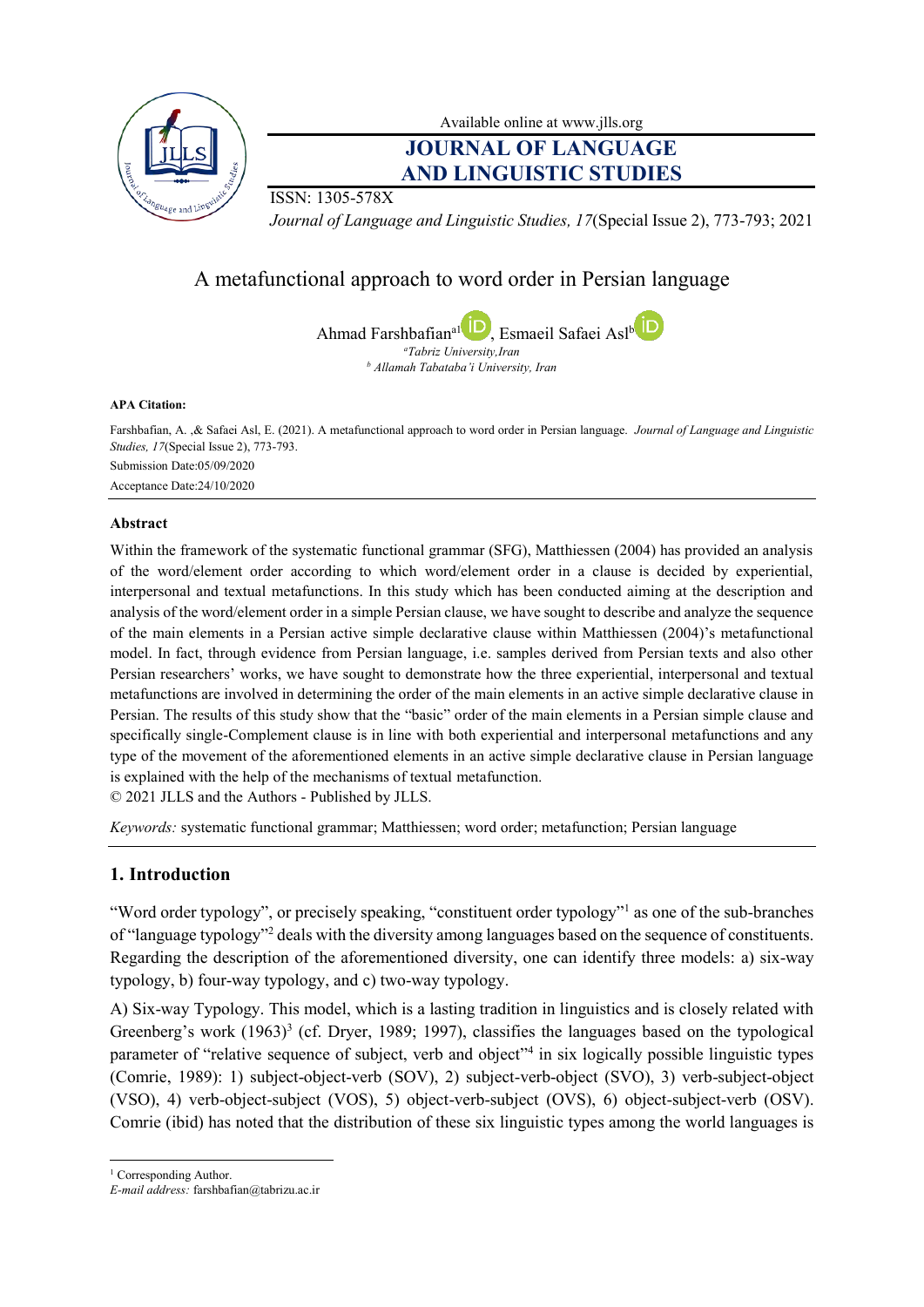intensively tending towards the first three types, particularly the first two types.<sup>5</sup> As to the order of words in languages, particularly within the framework of six-way typology model, three points are noteworthy. It should be stated that the first two points have been mentioned by Comrie (ibid) and the third one is indicated by Givón (2001).

- Contrary to the model of six-way typology on the basis of which every language can be assigned one of the six basic orders, there are many languages where determining the fundamental word order is less clear-cut and even some languages may lack a fundamental word order. The languages that lack a fundamental word order in which the order of the words is free are called "free word order languages". Nevertheless, Comrie (ibid) has noted that even in the free word order languages including Russian, one of the possible word orders can be considered to be more basic than the other orders in respect of frequency.
- In some languages, the fundamental word order is split; in other words, in aforementioned languages, there are two fundamental word orders each one of which is concerned with a different structure. For example, in German the main clauses are of SVO word order but the dependent clauses have the fundamental order of SOV (Comrie, ibid).
- As to the "fixedness" and "freedom" in word order in "fixed and free word order languages", Givon (ibid) has claimed that fixed word order is not totally similar in no language in all of its structures. Even in those languages which have the most fixed word orders, there are certain structures where the order of words is changing. According to Givon (ibid), pragmatic considerations including "topic" and "focus" are the motive for change in the word order in marked structures. Givon (ibid) has noted that we can find a graded measure between the maximum stability and maximum flexibility or freedom in the order of words in a clause.

B) Four-way Typology. Dryer (1997), with the help of eight arguments, has demonstrated the insufficiency of six-way typology and replaced the four-way typology with it. Within the framework of the four-way typology and on the basis of two parameters of two-way typology, i.e. OV (object-verb order) versus VO (verb-object order), on the one hand, and SV (subject-verb order) versus VS (verbsubject order), on the other hand, languages are classified into four language types: 1) VS and VO, 2) SV and VO, 3) SV and OV and 4) VS and OV. It is noteworthy that through a number of arguments, Dryer in his essay (2013), in response to the arguments of Newmeyer (2004; 2005), and in defence of the idea of six-way typology, has endorsed the insufficiency of the idea of six-way typology and on the contrary, the sufficiency of the four-way typology.

C) Two-way Typology. According to this model and on the basis of a two-way typology parameter, i.e. object-verb order (OV) versus verb-object order (VO), languages are classified into the following two ideal language types: 1) OV languages, 2) VO languages. The fundamental thought governing the twoway typology is that at least in ideal state, OV languages are opposite to the VO languages. In other words, all typological features of the word order of OV languages are reversed (cf. Dryer, 1996). It is necessary to note that classification of languages into two types of VO and OV languages is based on the existence of correlation between the verb and object order, on the one hand, and particular pair order of grammatical elements, on the other hand. In other words, two-way typology is grounded in several correlated typological parameters and is not merely restricted to the typological parameters of "sequence of main constituents of clause". As to the existence of correlation between the order of verb and object and order of particular pairs of grammatical elements, Dryer (1992) has noted that although Greenberg (1963) was clearly conscious that many of his statistical universals represented a substructural model of numerous pairs of correlated elements with VO order, Lehemann (1973; 1978) and Vennemann (1973; 1974a; 1976b;1974) highlighted this substructural model in the domain of typology. Nevertheless, neither Lehemann nor Vennemann provided any systematic evidence that would confirm their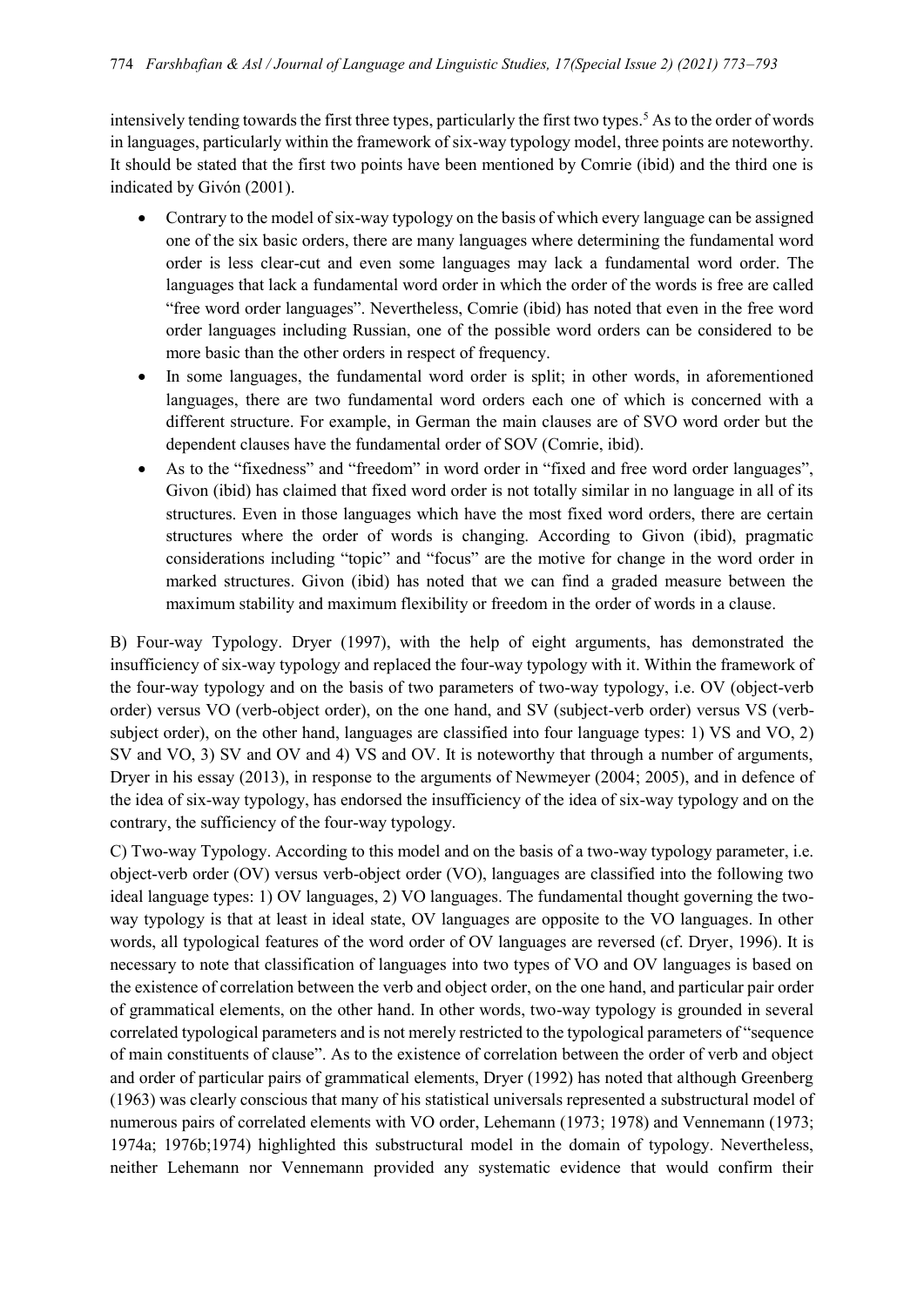hypothesis regarding the order of those pairs of elements which are correlated with the VO order. It is noteworthy that Dryer (1992), through studying features of word order in 625 languages, has provided results that confirm many claims as to the correlations of the word order.

In the present article, we strive to describe and analyze the order and sequence of the main elements in an active declarative simple clause in Persian language within the framework of Matthiessen (2004)'s metafunctional model via evidence from Persian language, and also the works of other researchers of Persian language. Before starting this description and analysis, we shortly introduce the studies conducted regarding the word order in Persian within the framework of the previous models.

## **2. Typological Studies of Word Order in Persian Language**

In this part, the studies conducted regarding "word order" in Persian language are introduced within the framework of three typological models of word order, i.e. six-way typology, four-way typology and two-way typology.

## *2.1. Six-way Typology*

As to the typological behavior of Persian language within the framework of six-type typology of word order, two different views can be identified:

A) According to the first view, Persian language is an SOV (subject-object-verb) language. In other words, the basic order of words/constituents in a Persian clause is SOV (cf. Bateni, 2001; Mahootian, 1999; Golfam, 2006; Dabir Moghaddam, 2013). The following examples are pieces of evidence that substantiate this claim:

- 1) mæn ān film-rā did-æm. I that film-obj. watched-I ʿI watched that film' (Bateni, ibid).
- 2) Ali Mæryæm-rā did-Ø. Ali Maryam-obj. saw-he ʿAli saw Maryam' (Golfam, ibid).

It is noteworthy that the basic order of the main constituents in Persian clauses having two objects is in the following form:

3) subject –(implicit/prepositional group object)-explicit object-verb (Mahootian, ibid; Roberts, 2009, as cited in Dabir Moghaddam, 2011).

The following clause is an example that endorses this claim:

4) mæn be to xænjær-i mi-dæh-æm. I to you dagger-indefinite present-give-I ʿ I give you a dagger'.

The significant point regarding the basic order of implicit object and explicit object is that the definite explicit object precedes the implicit object but the indefinite explicit object follows the implicit object (cf. Roberts, ibid; Mahootian, ibid; Rasekh Mahand, 2004). It is noteworthy that the two aforementioned basic orders for the explicit object in Persian have been argued by Karimi (2003, as cited in Rasekh Mahand & Ghiyasvand**,** 2015) as "Two Object Position Hypothesis". The semantic parameter of specificity/definiteness is considered to be involved in the assignment of the two different basic positions.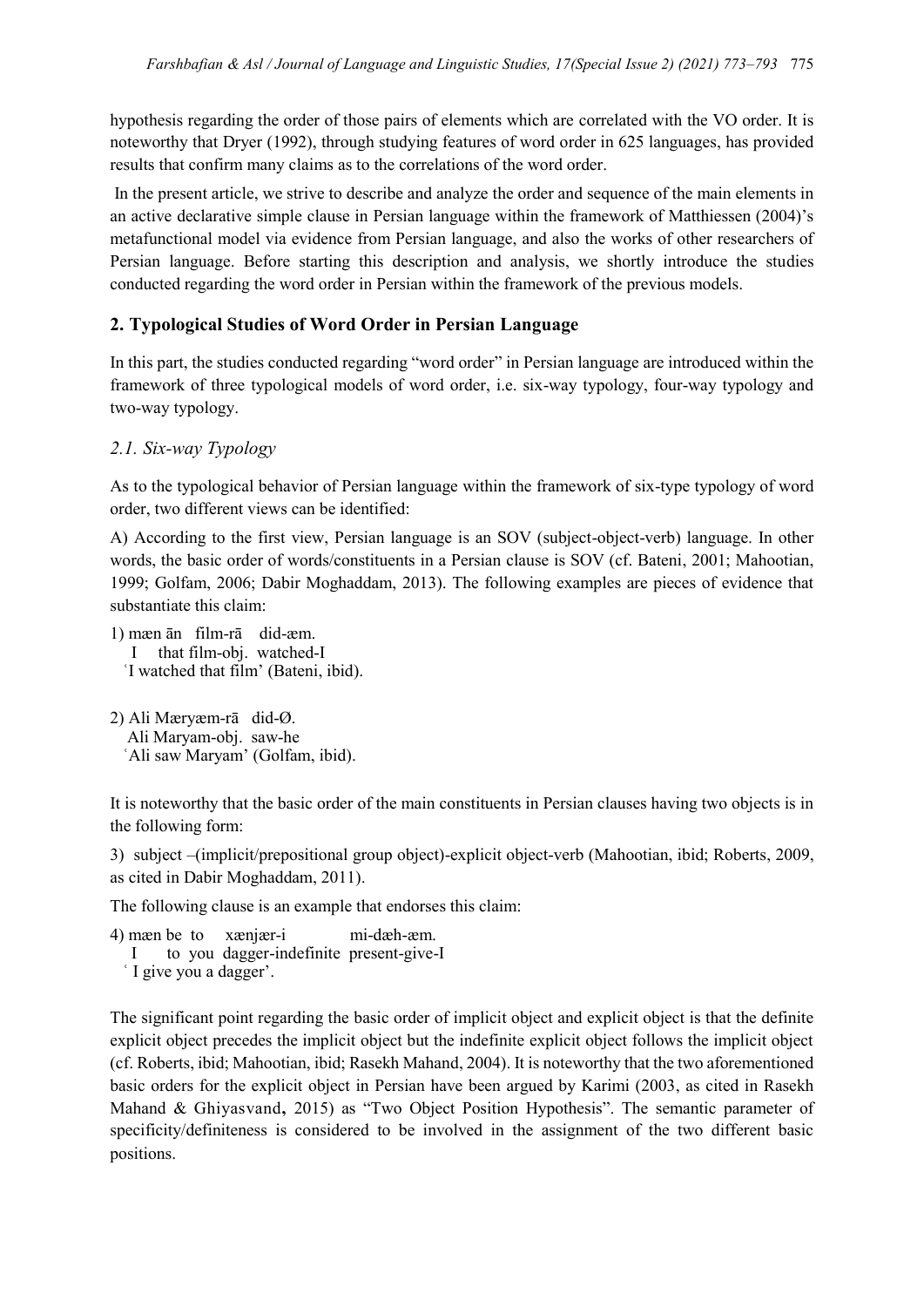It is noteworthy that according to Givon (ibid.) on the lack of absolute stability in word order, the main constituents in a Persian clause can also be moved. In other words, although the basic order of main constituents in a Persian declarative clause is SOV, these constituents can be moved. Then, one can expect the main constituents in a Persian declarative clause to have a marked order. The examples 5 and 6 are pieces of evidence for this claim:

| 5) ān film-rā mæn did-æm.<br>that film-obj. I watched-I       |
|---------------------------------------------------------------|
| 'I watched that film' (Bateni, ibid.).                        |
| 6) A) be Minā mæn gol-ro dād-æm. (Mahootian, ibid) $[11]^{6}$ |
| to Mina I flower-obj. gave-I                                  |
| 'I gave the flower to Mina <sup>7</sup> '.                    |
| B) gol-ro mæn be Mina dad-æm. $[12]$                          |
| flower-obj. I to Mina gave-I                                  |
| I gave the flower to Mina'.                                   |
| C) dād-æm mæn be Minā gol-ro. [14]                            |
| gave-I I to Mina flower-obj.                                  |
| I gave the flower to Mina'.                                   |
| D) gol-ro dād-æm mæn be Minā. [15]                            |
| flower-obj. gave-I I to Mina                                  |
| 'I gave the flower to Mina'.                                  |

Other studies including Ahmadipur (2012) underline the flexibility of the basic order of the main constituents in a Persian declarative clause.

B) The second view considers the Persian language to have a free word order. In this regard, Samareh (1990, as cited in Dabir Moghaddam, 2013, p. 100) has argued that "Persian is not sensitive to the order of the constituents in the main clause, insofar as one can consider it to be among the languages that have free order. For SVO order or even other orders are acceptable depending on the grammatical situation. Therefore, one should not consider the parameter of main clause to be vital in typology of this language". In line with Samareh's perspective, Rasekh Mahand (2004, p. 56) has noted that "Persian language is one of those languages that are of free word order type, and in Persian language, constituents can be in several positions in a sentence". Majidi (2011) and Kazemi and Afrashi (2013) have also considered the order of words in Persian to be free. Rasekh Mahand (ibid; 2006) has discussed the function of the process of "scrambling"<sup>8</sup> in Persian as an evidence to prove the free order of constituents in a Persian clause and has illustrated his claim with the following sentences.

- 7) A. Arya ketāb-rā be Nazanin dād- $\mathcal{O}$ .<sup>9</sup> [1] Arya book-obj. to Nazanin gave-he. ʿArya gave the book to Nazanin'.
	- B. ketab-rā Arya be Nazanin dād-Ø. Book-obj. Arya to Nazanin gave-he. ʿArya gave the book to Nazanin'.
	- C. be Nazanin Arya ketāb-rā dād-Ø. to Nazanin Arya book-obj. gave-he. ʿArya gave Nazanin the book'.
	- D. ketāb-rā be Arya Nazanin dād-Ø. book-obj. to Arya Nazanin gave-she. 'Nazanin gave Arya the book'.
	- E. Arya be Nazanin ketāb-rā dād-Ø. Arya to Nazanin book-obj. gave-he. ʿArya gave the book to Nazanin'.
	- F. Arya ketāb-rā dād-Ø be Nazanin.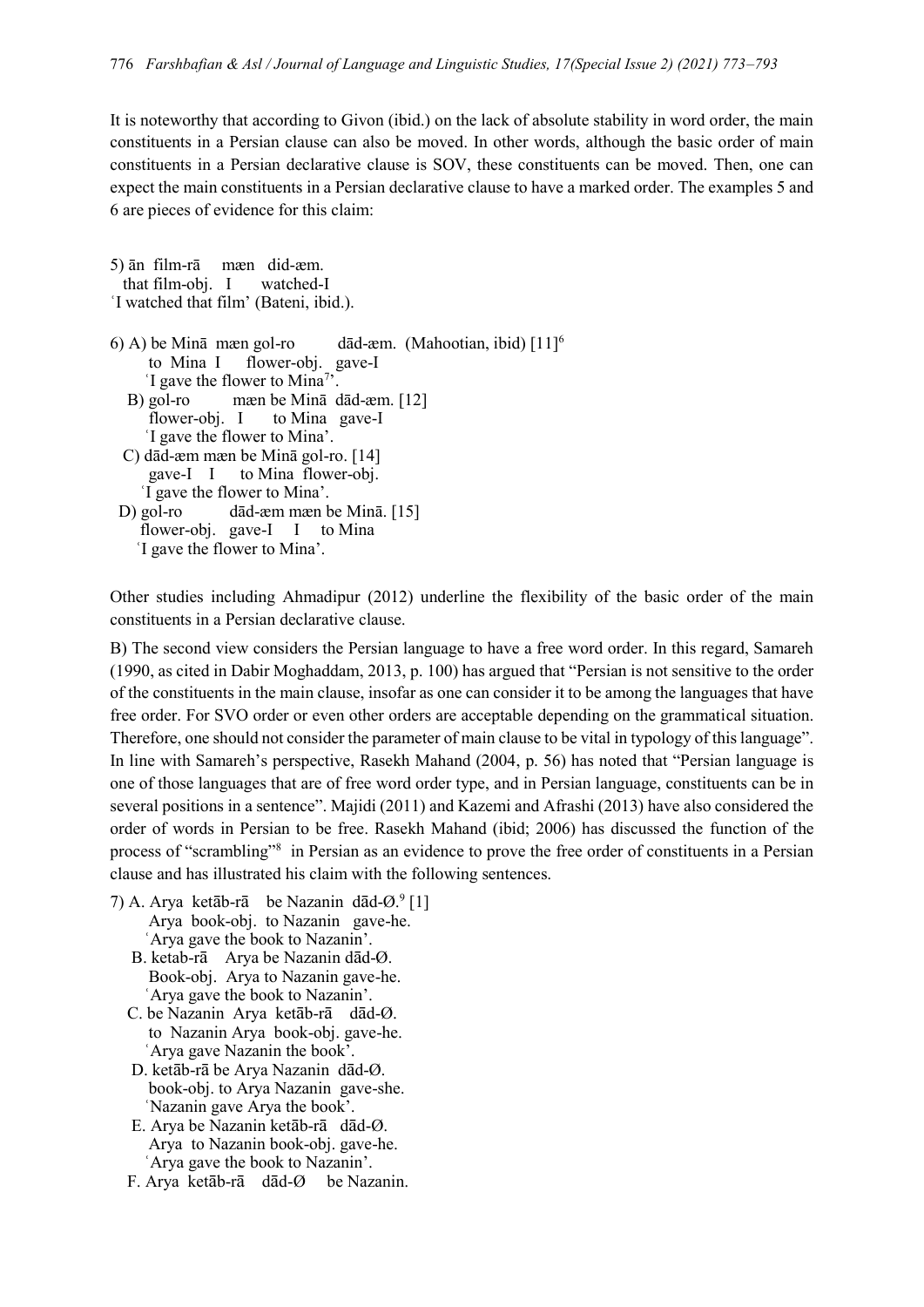Arya book-obj. gave-he to Nazanin. ʿArya gave the book to Nazanin'.

As to the second view, Dabir Moghaddam (2013) has first raised a hypothesis as follows:

8) Persian language is basically a language with free word order. [35]

Then, based on the findings attained through a study of the word order in Persian in three ancient, middle and modern periods of Persian language, Dabir Moghaddam has refuted the aforementioned hypothesis and has concluded that in modern period, we are witnessing the further establishment and stability of the sequence of the main constituents in a sentence (or word order).

### *2.2. Four-way Typology*

As far as the authors know, no study has been conducted concerning the typological behavior of Persian language within the framework of the four-way typology. Nevertheless, according to the studies conducted on the word order in Persian language within the framework of six-way typology, one can infer that Persian language belongs to SV and OV type, i.e. verb-final type, among the four presupposed language types (cf. Dryer, 1997).

### *2.3. Two-way Typology*

Dabir Moghaddam (2013) has conducted a typological study of the word order in Persian language within the framework of the two-way typology and specifically Dryer's article (1992). In this study, Dabir Moghaddam has concluded that Persian language tends more towards ʿstrong verb-medial (verb before the object)' languages and he has hypothesized that Persian language is in the stage of type change. In their study as regards the word order in Persian language within the framework of Dryer's article (ibid) and relying on the measure of grammaticalization, Davari and Giunashvili (2013) have concluded that "… Persian language, instead of being a language with a free word order and influenced by discoursal motives, is a language with a fixed and unchangeable word order that is more under the control of grammar than under the applied and discoursal motives. This feature shows the relative tendency of Persian language towards a linguistic pattern that enjoys a fixed word order in the group level and a free word order in clause level …"

The final significant point in recapping the typological behaviors of Persian language in terms of the three models of word order typology is that Persian language is a verb-final language on the basis of both six-way and four-way typology models, while based on the two-way model, it is a strong verbmedial language. This dual behavior of Persian language explains the two uses of the terms "language with VO order" and "language with OV order" (For further information cf. Comrie, 1989).

Now having touched upon the previous studies regarding the word order typology in Persian language, we continue to introduce the metafunctional approach to the constituent order. Then, based on the aforementioned approach, we will try to analyze the order of the main constituents in a Persian active declarative simple clause.

### **3. Metafunctional Approach to Constituent Order in Persian Language**

### *3.1. Theoretical Framework*

As previously mentioned, this essay strives to analyze the order of the main constituents of an active declarative simple clause in Persian language from a metafunctional perspective, specifically from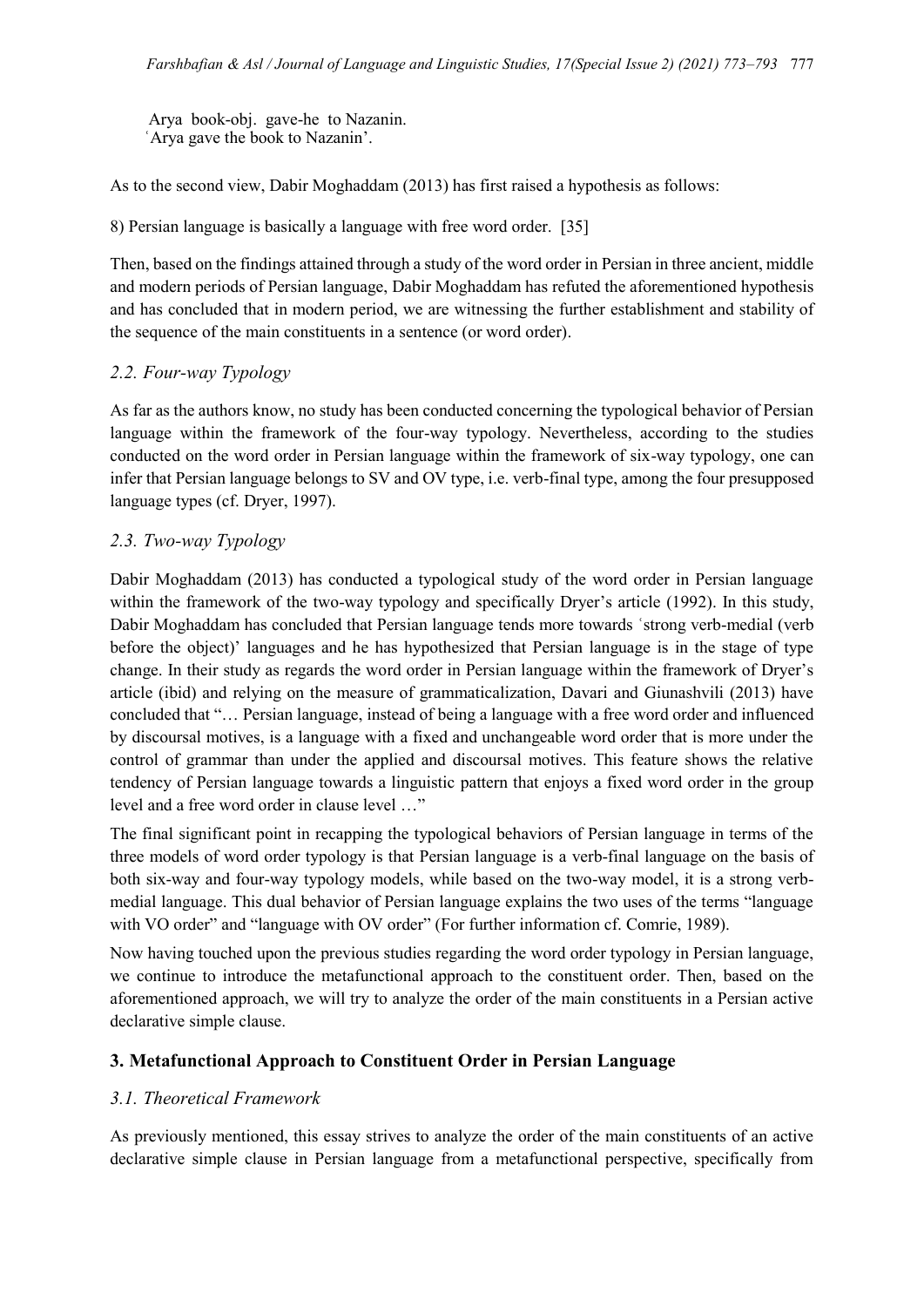Matthiessen (2004)' metafunctional point of view. Before presenting the aforementioned analysis, we discuss Matthiessen (ibid)'s metafunctional perspective regarding the word/constituent order.

Within the framework of "systematic functional grammar" and specifically in the discussion concerning "word order", Matthiessen (ibid) has dealt with the difference between the "free word order" and "fixed word order". In this regard, he has argued that these terms are so misleading. Thus, it is more useful to leave them aside, because free order is not free and the fixed order is not fixed. The matter is not the "freedom" or "fixedness" in sequence and order of the elements of clause, rather the main issue is that which metafunction has the most dominant role in determining the order of clause elements. Free order typically refers to the order that is decided by the textual metafunction while the fixed order represents an order that determines the interpersonal or experiential metafunction. Matthiessen (ibid) considers the difference that has recently been drawn between the "pragmatic word order" and "grammatical word order" to be useless, because the aforementioned difference does not reveal the metafunctional origin of the effective parameters influencing the sequence of the clause elements. Although the "pragmatic" term is an equivalent of the textual metafunction, it is not clear if the term "grammatical" refers to the interpersonal parameters or to the experiential parameters.

It is necessary to be noted that the difference between the pragmatic (or discourse-determined) and the grammatical (or syntactic) word order is another tradition in word order typology which has been discussed in such works as that of Thompson (1978) (cf. Dryer, 1989).

According to what was said above as regards Matthiessen's approach to "word order", one can call the aforementioned approach "metafunctional typology of word order" and consider it to be a new approach to the typological studies.

## *3.2. Metafunctional Constituent Order<sup>10</sup> in Persian Language*

As previously mentioned at the beginning of 1-3, the main goal of the present article is to study the order of the main elements of the active declarative simple clause in Persian language within the framework of Matthiessen (ibid)'s model. Strictly speaking, in the present study, we strive to analyze the sequence of the main elements in the simple active declarative clause in Persian language from the perspective of Matthiessen's metafunctional approach. Accordingly, we are no longer concerned with the "fixed" or "free" order of the elements in the Persian clause. It is noteworthy that within the framework of the metafunctional typology of word order, experiential or interpersonal order is replaced with the fixed order and the textual order is replaced with the free constituent order. Precisely speaking, within the aforementioned framework, fixed or unmarked word order in clause level is explained by the assistance of the experiential metafunctional mechanisms or interpersonal mentafunctional mechanisms while free sequence or marked order of words is explained by the textual metafunctional mechanisms.

### *3.2.1. Experiential Order*

## *3.2.1.1. Introduction*

Within the framework of the systematic functional grammar, every clause has a line of meaning or metafunction: experiential metafunction, interpersonal metafunction and textual metafunction. Each one of the three lines of meaning has exclusive sources or systems of meaning creation. In this subsection, we shortly explain the experiential metafunction.

The fundamental system within the experiential metafunction is the system of TRANSITIVITY.<sup>11</sup> The system of TRANSITIVITY construes a quantum of change in the form of process+participant+circumstantial adjuncts (cf. Matthiessen, ibid). It is noteworthy that the two elements of "process" and "participant" constitute the "experiential centre" of the clause and the circumstantial adjuncts in some way augment the experiential centre of the clause (cf. Halliday &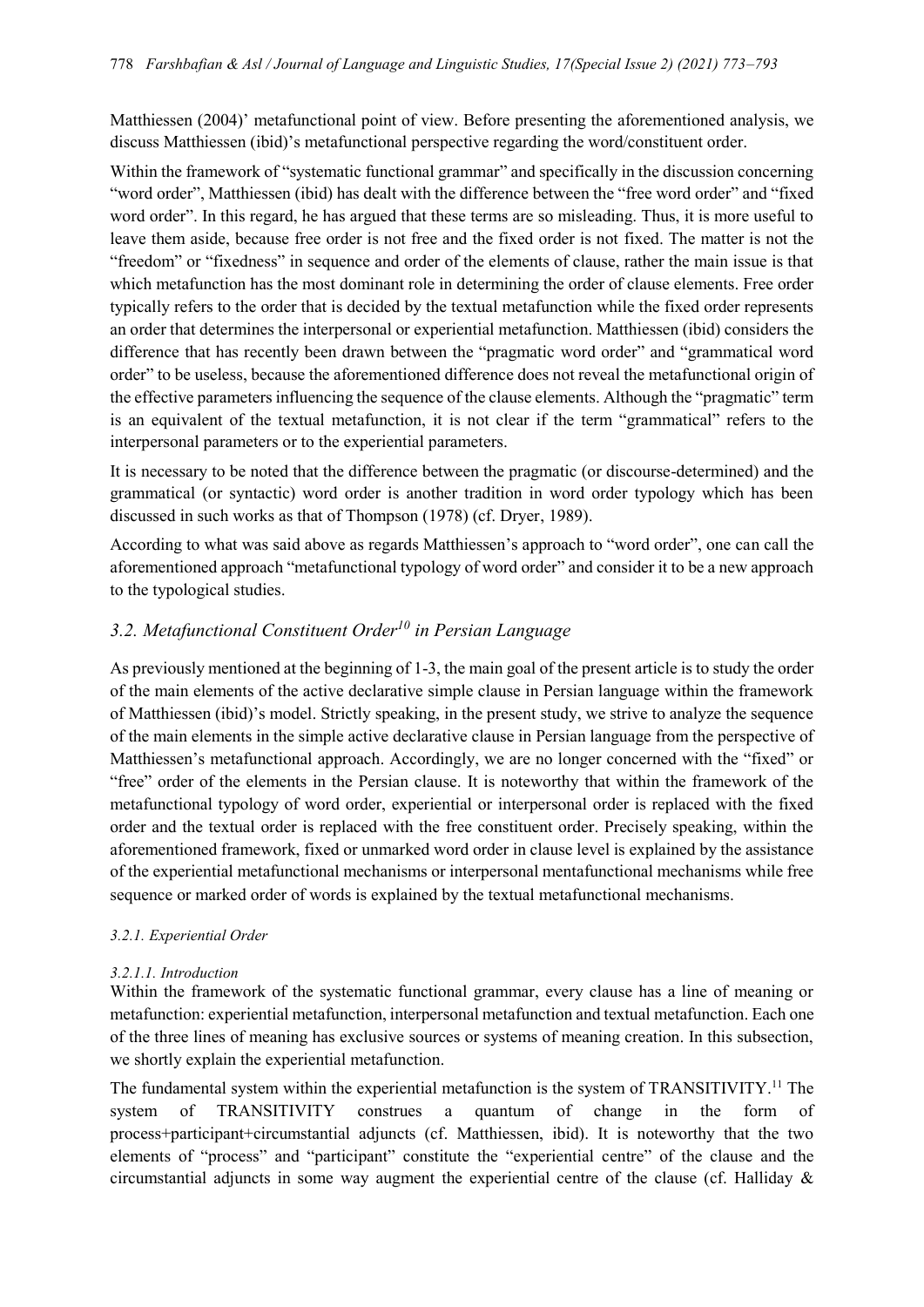Matthiessen, 2014). Since the present paper focuses on the order of main elements of the clause, we avoid dealing with the discussion of the circumstantial adjuncts and instead we focus on the two core elements of process and participant.

As to the interaction of the two elements of process and participant in the clause, two models can be recognized: the model of TRANSITIVITY and model of ERGATIVITY. According to the model of TRANSITIVITY, a participant is the controller of the process. Such a clause is called "intransitive". Representation of the process would be expanded beyond the Controller participant and influence another participant called Impacted. Such a clause is called "transitive". Accordingly, given the model of TRANSITIVITY, the two types of intransitive clause (Controller+process) and transitive clause (Controller+process+Impacted) are systematically contrasting each other and the difference between the two types of clause is explained by the variable of "extension". It needs to be mentioned that within the framework of the model of TRANSITIVITY, each process has its own exclusive participants. In other words, the participant "we" in the example (9) which is a relational clause has the function of an Assigner but in the example (10) which is a mental clause, it has a different function, i.e. Inducer. Thus, the participant "each other" in the relational clause (9) has the function of "Token" while in the mental clause (10), it has a different function, i.e. Senser.

(9) mā hæmdiɟær-rā kæfče māhi sedā mi-kon-im. we each other-obj. flounder call present-do-we ʿWe call each other flounder' (Behrangi, 1968)

| mā       | hæmditær-rā     | kæfče māhi | sedā mi-kon-im      |
|----------|-----------------|------------|---------------------|
| we       | each other-obj. | flounder   | call present-do-we  |
| We       | each other      | flounder   | call                |
| Assigner | Token           | Value      | process: relational |

(10) mā hæmdiɟær-rā xošhāl mi-kon-im.

we each other-obj. happy present-make-we

ʿWe make each other happy'.

| mā       | hæmdi <sub>t</sub> ær-rā      | xošhāl mi-kon-im                    |
|----------|-------------------------------|-------------------------------------|
| we<br>We | each other-obj.<br>each other | happy present-make-we<br>make happy |
|          |                               |                                     |
| Inducer  | Senser                        | process: mental                     |

Given the ergativity based model of process-participant interaction, process is represented through a participant called Medium. It is noteworthy that "Medium" is the only essential and internal participant which is always involved in the representation of every process. This participant is indeed a "medium" for the realization of the process. In the realization of the process through the participant of Medium, there would be another participant called Agent which is an unessential and external participant. Accordingly, given the model of ergativity, two types of middle clause (Medium+process) and effective clause (Agent+Medium+process) are systematically distinguished from each other and the difference between these two types of clauses is based on the variable of "causation". Another important point as regards the model of ergativity is that in this model, contrary to the model of transitivity, participants in all types of processes have fixed functions and hence, the functions of participants do not vary from process to process. In the examples (11) and (12), which are respectively a repetition of the examples (9) and (10), we see that the participant "We" in two different clasues (11) and (12) has a similar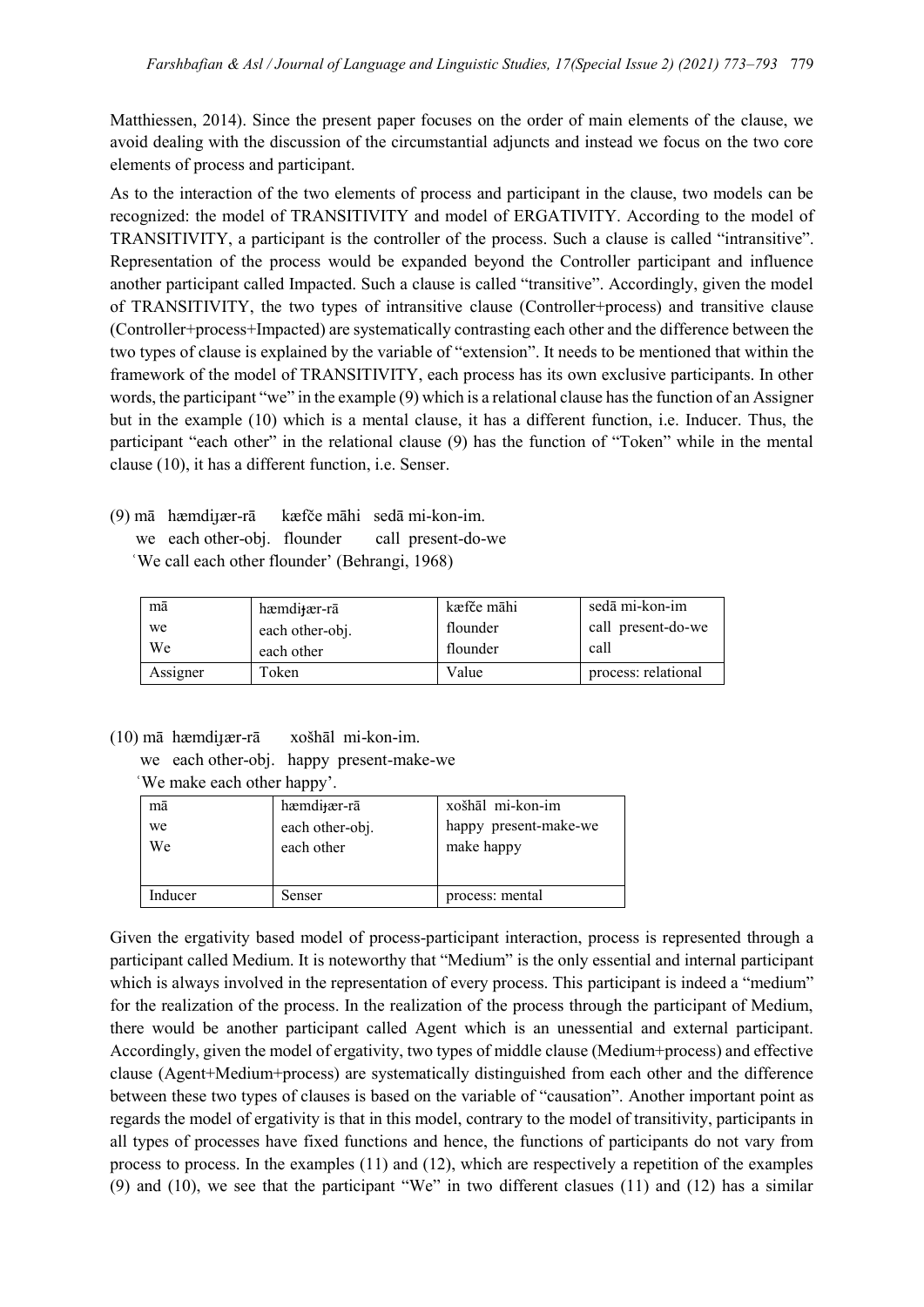function, i.e. Agent. The participant "each other" in two clauses (11) and (12) plays a fixed function, i.e. Medium.

| (II) ma hæmdifær-ra |    |                          | kætce mahi seda mi-kon-im. |            |  |
|---------------------|----|--------------------------|----------------------------|------------|--|
|                     | mā | hæmdi <sub>t</sub> ær-rā |                            | kæfče māhi |  |

| $(11)$ mā hæmdijær-rā | kæfče māhi sedā mi-kon-im. |
|-----------------------|----------------------------|
|-----------------------|----------------------------|

| mā    | hæmdi <sub>t</sub> ær-rā | kæfče māhi | sedā mi-kon-im        |
|-------|--------------------------|------------|-----------------------|
| we    | each other-obj.          | flounder   | present-do-we<br>call |
| We    | each other               | flounder   | call                  |
| Agent | Medium                   | Range      | process: relational   |

#### (12) mā hæmdiɟær-rā xošhāl mi-kon-im.

| mā    | hæmdi <sub>t</sub> ær-rā | xošhāl mi-kon-im      |
|-------|--------------------------|-----------------------|
| we    | each other-obj.          | happy present-make-we |
| we    | each other               | make happy            |
| Agent | Medium                   | process: mental       |

The final point as regards the two models of transitivity and ergativity is that these two models complement each other and each clause can be analyzed from two perspectives of transitivity and ergativity (cf. Matthiessen, ibid).

#### *3.2.1.2. Experiential Order of Main Constituents in a Persian Declarative Clause*

First it is worthy to remind the unmarked order of the main constituents in a Persian simple declarative clause, which is indeed based on two studies conducted by Mahootian (2004) and Roberts (2009, as cited in Dabir Moghaddam, 2011). The order in (13) below, which is a repetition of number (3) above, shows the mentioned order.

(13) subject – (implicit object/ preposition group) – explicit object – verb

In the following, with the help of the examples  $(14)$  to  $(16)$ , we will study the basic order of the main constituents of a Persian declarative clause from the perspective of the experiential metafunction and on the basis of the two models of transitivity and ergativity.

(14) mæn be to xænjær-i mi-dæh-æm.

I to you dagger-indefinite present-give-I

ʿI give you a dagger'. (repeatition of the example (4))

| participant / model | mæn   | be to       | $x \times n \times r - 1$ | mi-dæh-æm         |
|---------------------|-------|-------------|---------------------------|-------------------|
|                     |       | to you      | dagger-indefinite         | present-give-I    |
|                     |       | to you      | a dagger                  | give              |
| transitivity        | Actor | Recipient   | Goal                      | process: material |
| ergativity          | Agent | Beneficiary | Medium                    |                   |

**Table 1**. experiential representation of the main elements of the clause (14)

(15) mā hæmdiɟær-rā kæfče māhi sedā mi-kon-im.

we each other-obj. flounder call present-do-we

ʿWe call each other flounder' (repeatition of example (9))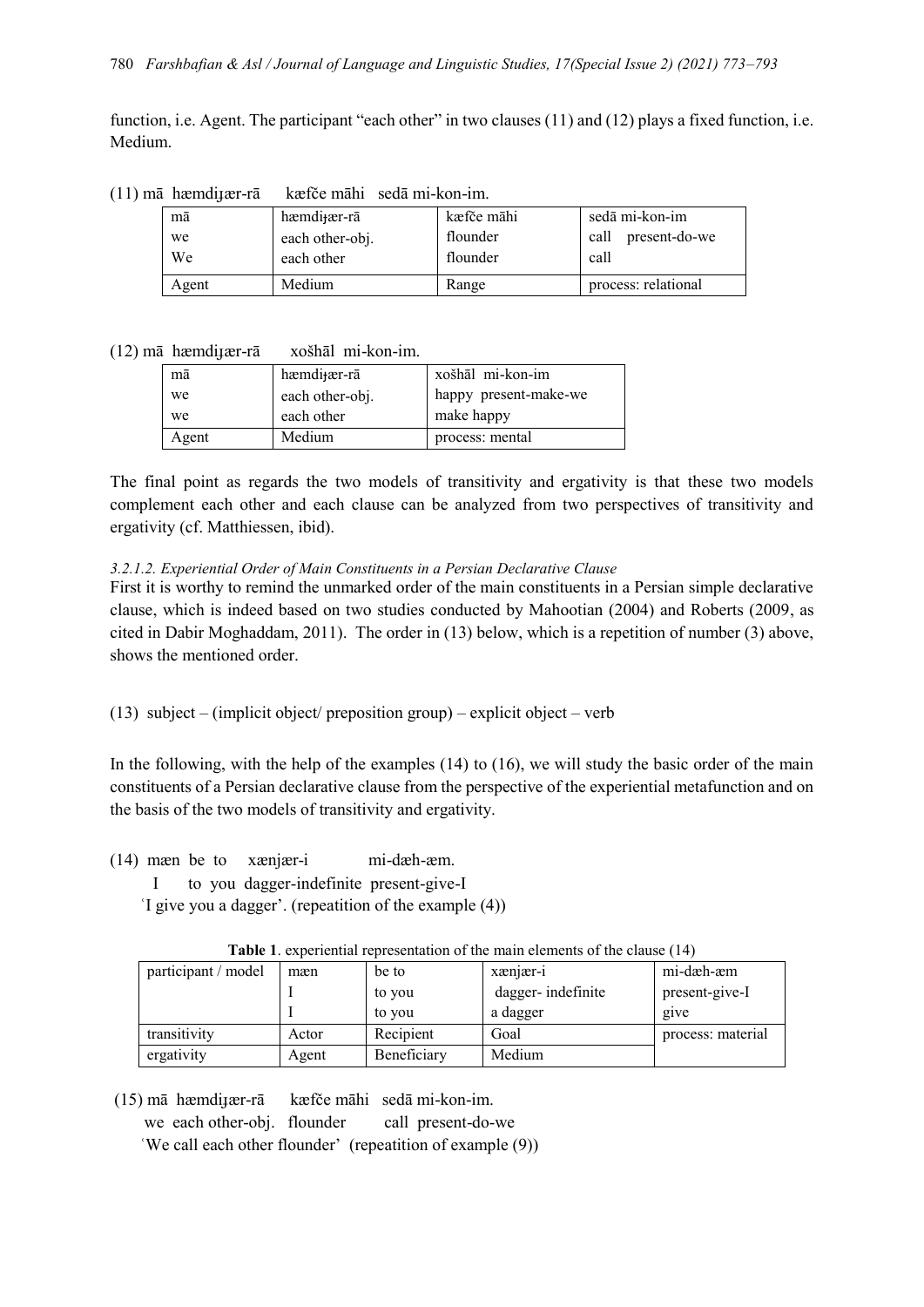| participant/ model | mā       | hæmdi <sub>t</sub> ær-rā | kæfče māhi | sedā mi-kon-im        |
|--------------------|----------|--------------------------|------------|-----------------------|
|                    | we       | each other-obj.          | flounder   | present-do-we<br>call |
|                    | we       | each other               | flounder   | call                  |
|                    |          |                          |            |                       |
| transitivity       | Assigner | Token                    | Value      | process: relational   |
| ergativity         | Agent    | Medium                   | Extension  |                       |

**Table 2**. experiential representation of the main constituents of clause (15)

(16) in fekr hær ādæm-e āgel-i-rā divāne mi-konæd-Ø. this thought every person-genitive wise-indefinite-obj. mad present-make-it ʿThis thought makes every wise person mad' (Hedayat, 1963).

| model/       | fekr<br>1n   | āgel-i-rā<br>ādæm-e<br>hær                 | divāne mi-konæd- $\varnothing$ . |  |  |  |  |
|--------------|--------------|--------------------------------------------|----------------------------------|--|--|--|--|
| participant  | this thought | every person-genitive wise-indefinite-obj. | present-make-it<br>mad           |  |  |  |  |
|              | This thought | every wise person                          | makes mad                        |  |  |  |  |
| transitivity | Inducer      | Senser                                     | process: mental                  |  |  |  |  |
| ergativity   | Agent        | Medium                                     |                                  |  |  |  |  |

**Table 3**. experiential representation of the main elements of the clause (16)

As shown in tables 1 to 3, the Controller/Agent participants precede the Impacted/Medium participants, the order which is in line with the "experiential iconicity". According to the principle of "experiential iconicity", participants (and circumstantial Adjuncts) lie in a sequence that is a reflection of the order of control process [Controller before Impacted] or the process of agency [Agent before Medium (cf. Matthiessen, ibid). Thus, iconicity order of the main constituents in a Persian active declarative clause is in the form of Controller+Impacted+process (reflection of the process of control) or (Agent)+Medium+process (reflection of the process of agency). As to the participant "Recipient/ Beneficiary" in the example (14) and participant "Value/Extension" in the example (15), it needs to be mentioned that within the framework of the experiential metafunction, contrary to Goal which is impacted by the function of the process, Recipient/Beneficiary takes advantage of the process function while Value/Extension is neither affected by the function of the process nor benefits from it; rather it construes the "scope" of the function of process (cf. Halliday & Matthiessen, ibid). Thus, both Recipient/Beneficiary and Value/Extension in clauses (14) and (15) are outside of the process of control or agency.

According to what went in the previous paragraph, it can be inferred that the basic order of the main elements in a Persian simple active declarative clause is in line with the experiential order of the constituents.

### *3.2.2. Interpersonal Order*

### *3.2.2.1. Introduction*

The fundamental system of interpersonal metafunction is the MOOD system (Halliday  $\&$  Matthiessen, ibid). MOOD system forms part of the interaction in the form of a proposition (for information exchange) or a proposal (for goods and services exchange) in the course of the dialogue between the speaker and the listener (Matthiessen, ibid). It is worthy to note that a clause, in the exchange of information, i.e. in the form of proposition, plays the two speech functions of statement and question, but in the exchange of goods and services, i.e. in the form of a proposal, it plays the two speech functions of offer and command (Halliday & Matthiessen, ibid).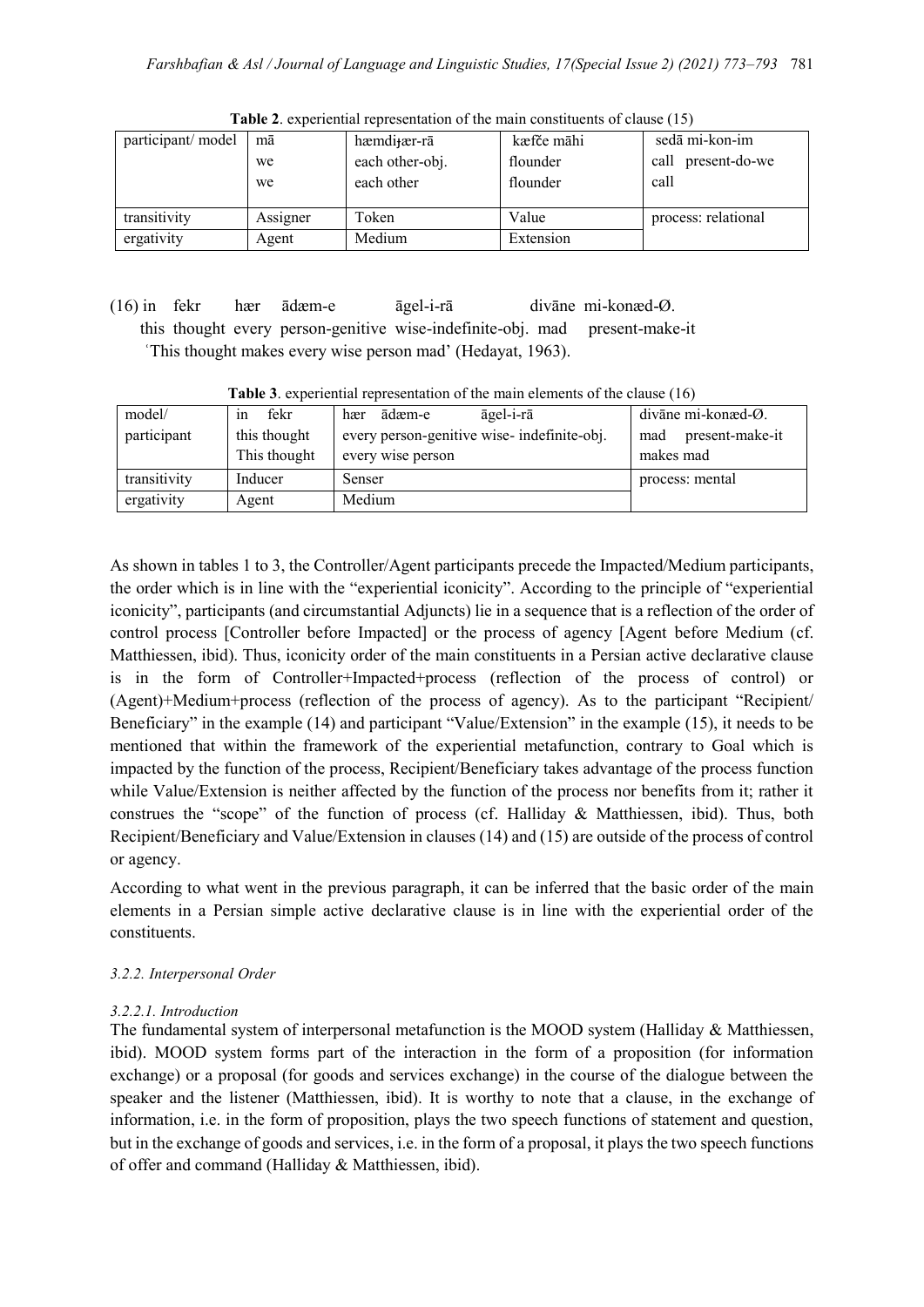From the perspective of interpersonal metafunction, a clause is composed of two parts, i.e. Mood<sup>12</sup> and Residue. In other words, the combination of "Mood+Residue" constitutes the "interpersonal structure" of the clause. The Mood structure itself is composed of the two elements of Subject, i.e. what is responsible for the truth and falsity of proposition, and the Finite which includes three elements of Modality, Primary tense and Polarity and as the chief constituent of the clause determines the mood of the clause. Regarding the purpose of the speaker in creating an interaction, which is to express indication or question or order, the mood of a clause is divided into two indicative and imperative classes. The indicative mood itself includes the declarative mood and the interrogative mood. The interrogative mood also includes the polar question (yes/no) and the WH- question. The Residue is the second part of the interpersonal structure of the clause that is composed of three functional elements of Predicator, Complement and Adjunct. It is noteworthy that a clause has only one Predicator, one or two Complements, and a number of Adjuncts. The element of Predicator that appears in the form of a verb group minus temporal and modal operator with the finite function exists in all types of major clauses. The Adjunct element typically appears in the form of an adverbial group or a preposition and cannot play the role of an Agent (cf. Halliday & Matthiessen, ibid).

#### *3.2.2.2. Interpersonal Order of Main Elements in a Persian Declarative Clause*

In this subsection, again with the help of the examples (14) to (16) above, we will study the basic order of the main elements of a Persian active declarative clause from the point of view of interpersonal metafunction.

|       |                          | <b>Thore</b> is interpersonal representation of main elements of the elatise (1.1) |                |                 |
|-------|--------------------------|------------------------------------------------------------------------------------|----------------|-----------------|
| mæn   | be to                    | xænjær-i                                                                           | mi-dæh-æm      |                 |
|       | to you                   | dagger-indefinite                                                                  | present-give-I |                 |
|       | to you                   | a dagger                                                                           | give           |                 |
|       |                          |                                                                                    |                |                 |
| Agent | Complement <sup>13</sup> | Complement                                                                         | Predicator-    | Finite: present |
|       |                          | Residue                                                                            |                |                 |
| Mood  |                          |                                                                                    |                |                 |
|       |                          |                                                                                    |                |                 |

**Table 4** interpersonal representation of main elements of the clause (14)

|  |  | Table 5. interpersonal representation of main elements of the clause (15) |  |  |  |  |
|--|--|---------------------------------------------------------------------------|--|--|--|--|
|--|--|---------------------------------------------------------------------------|--|--|--|--|

| mā    | hæmdi <sub>t</sub> ær-rā | kæfče māhi | sedā mi-kon-im     |                 |
|-------|--------------------------|------------|--------------------|-----------------|
| we    | each other-obj.          | flounder   | call present-do-we |                 |
| We    | each other               | flounder   | call               |                 |
| Agent | Complement               | Complement | Predicator -       | Finite: present |
|       |                          | Residue    |                    |                 |
| Mood  |                          |            |                    |                 |

| <b>Table 6.</b> interpersonal representation of the main constituents of clause (16) |  |  |  |  |  |
|--------------------------------------------------------------------------------------|--|--|--|--|--|
|--------------------------------------------------------------------------------------|--|--|--|--|--|

| fekr<br>in | āgel-i-rā<br>ādæm-e<br>hær                 | divāne mi-konæd-Ø.              |  |
|------------|--------------------------------------------|---------------------------------|--|
| this idea  | every person-genitive wise-indefinite-obj. | present-make-it<br>mad          |  |
| this idea  | every wise person                          | makes mad                       |  |
| Agent      | Complement                                 | Predicator -<br>Finite: present |  |
|            | Residue                                    |                                 |  |
| Mood       |                                            |                                 |  |

All the three tables 4 to 6 show that in the Mood section, the Agent precedes the Finite and in the section of Residue, the Predicator is located at the end of the clause and the Complements<sup>14</sup> immediately come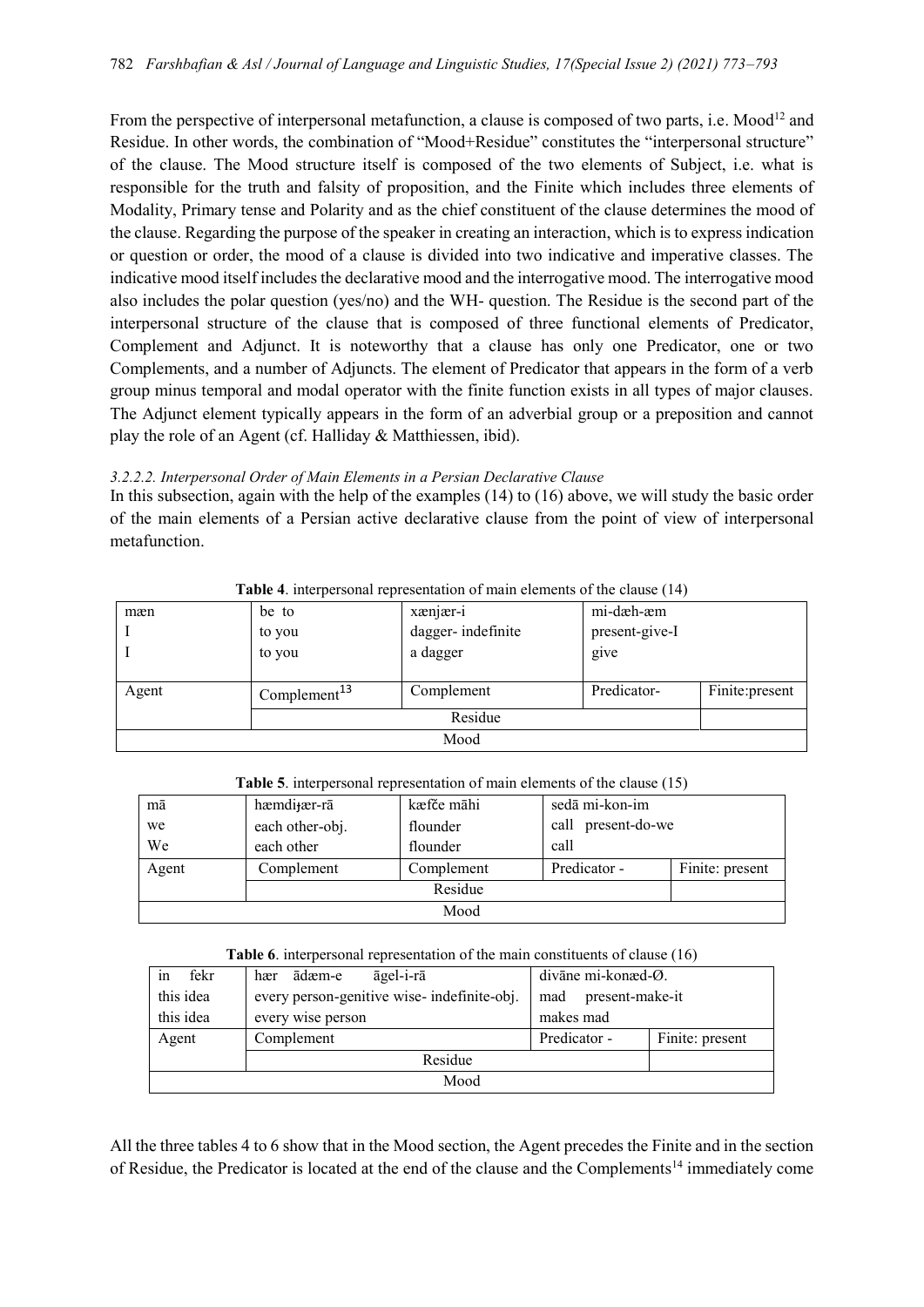before the Predicator. It is noteworthy that the place of both Predicator and process in Persian language is the end of the clause, because the process is always conflated with the Predicator (cf. Matthiessen, ibid). It should be noted that in the metafunctional representation of the basic order of the main elements in a Persian active declarative clause, the interpersonal order of the elements is always in line with the experiential order of the elements. Table 7 below shows this compatibility.

| Table 7. representation of the compatibility of the interpersonal and experiential elements |  |  |  |
|---------------------------------------------------------------------------------------------|--|--|--|
|---------------------------------------------------------------------------------------------|--|--|--|

| experiential elements  | Controller | Impacted   | process    |
|------------------------|------------|------------|------------|
|                        | Medium     | Ø          | process    |
|                        |            | Medium     |            |
| interpersonal elements | Agent      | Complement | Predicator |

Table 7 shows that in intransitive/middle clauses, Subject is in line with Controller and Medium and in transitive/agentive clauses, it is in line with Controller and Agent. On the other hand, Complement is in line with Medium and Impacted and Predicator is permanently in line with the process.

The possibility of representing the basic order of the main elements in a Persian active declarative simple clause through experiential metafunction and specifically through experiential iconicity on the one hand and the compatibility of the interpersonal order of those elements with their experiential order on the other hand is in line with Matthiessen's previously mentioned viewpoint as to the intervention of the experiential or interpersonal metafunction in the determination of the basic order of the elements. Moreover, according to Matthiessen's aforementioned view, every movement in the basic order of the elements, i.e. free order of elements, is determined by textual metafunction.

### *3.2.3. Textual Order*

### *3.2.3.1. Introduction*

THEME and INFORMATION are the two fundamental systems of textual metafunction. These two systems construe the experiential and interpersonal meanings as a "flow of information" (cf. Matthiessen, ibid). According to Matthiessen (ibid), a flow of information is quantized into a clause unit or an information unit in the form of a message or quanta of information. The clause unit is quantized into Theme and Rheme and the information unit is quantized into giveninformation and new information. It is noteworthy that although these two quanta are interrelated, the Theme+Rheme quantum is speaker-centered while the old+new quantum is hearer-oriented. Furthermore, it should be noted that in the unmarked combination of the two aforementioned structures, Theme lies within the old information and Rheme lies within the new information (Cf. Halliday & Matthiessen, ibid). The following two examples which are respectively the repetition of examples (14) and (16) above and reveal the basic order of the main elements in a Persian simple clause show the aforementioned unmarked combination:

(17) mæn be to xænjær-i mi-dæh-æm.

 I to you dagger-indefinite present-give-I ʿI give you a dagger'.

| mæn             | mi-dæh-æm<br>be to xenjær-i             |
|-----------------|-----------------------------------------|
|                 | to you dagger-indefinite present-give-I |
| Theme           | Rheme                                   |
| old information | new information                         |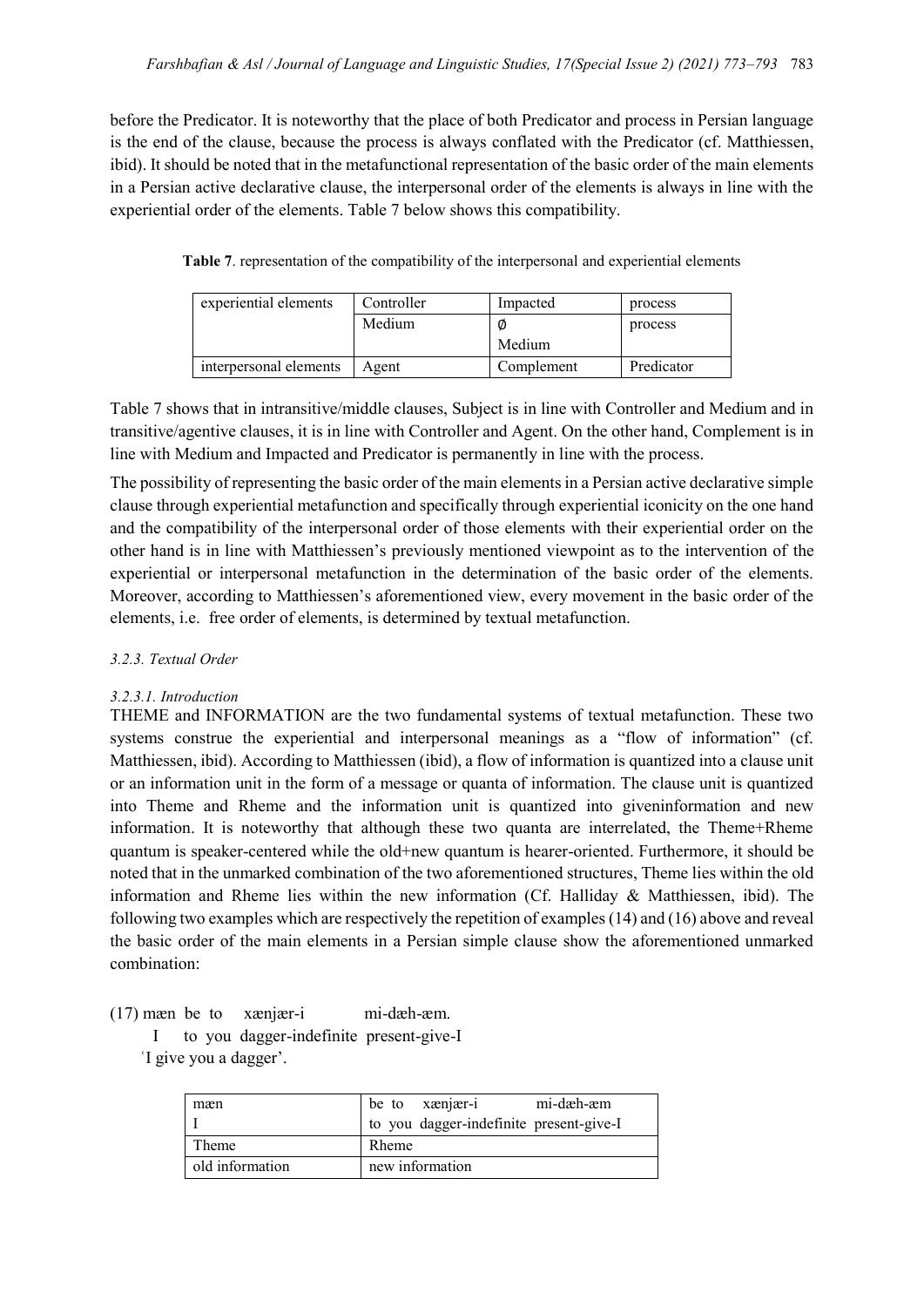(18) in fekr hær ādæm-e āgel-i-rādivāne mi-konæd-Ø. this thought every person-genitive wise-indefinite-obj. mad present-make-it ʿThis thought makes every wise person mad'

| fekr<br>1n      | āgel-i-rādivāne mi-konæd-Ø<br>ādæm-e<br>hær                    |
|-----------------|----------------------------------------------------------------|
| this thought    | every person-genitive wise-indefinite-obj. mad present-make-it |
| Theme           | Rheme                                                          |
| old information | new information                                                |

In both of the above examples, the Theme structure is located within the old information and the Rheme structure lies within the new information. It should be mentioned that in Persian language the pre-verb position is the unmarked position for the information focus<sup>15</sup>. In fact, the position before the final verb (for example, "xænjær-i" (a dagger) in example (17)) includes the main stress of the sentence and as a result, the information focus of the sentence (cf. Rezaei & Tayyeb, 2006). Of course, it should be noted that if the element before the verb is the direct object along with "rā" (e.g. "hær ādæm-e āgel-i-rā" (every wise person) (see example (18)), then the "verb" itself (e.g. "divane mi-konæd-Ø" (makes mad) (see example (18)) will be the "information focus" of the clause (cf. Rasekh Mahand, 2005).

#### *3.2.3.2. Movement of the Main Elements in a Persian Declarative Clause*

In the previous subsection, it was mentioned that the Theme+Rheme structure is speaker-oriented while the old information + new information structure is hearer-oriented. Nevertheless, it should be noted that it is the "speaker" who assigns both of the aforementioned structures. In fact, in the process of the discourse, the speaker maps these two structures onto each other to relate the discourse to its environment. It needs to be mentioned that the speaker's choices are based on what has been said and what has been happened in the discourse. The discourse context creates certain conditions that dominate the aforementioned unmarked combination of the two Theme-Rheme structure and information structure. Consequently, elements in the thematic structure and information structure are likely to move and provide different types of rhetorical effects or stylistic effects. In fact, at any point of the discourse process, there builds up a rich verbal and nonverbal environment for whatever is to follow (cf. Halliday & Matthiessen, ibid).

In this subsection, with the help of some examples, we strive to explain the movement of the main elements in a Persian simple active declarative clause within the framework of textual metafunction.

- $(19)$  æ $_{\text{year}}$  xærj væ dæxl-rā mæn xod-æm be dæst mi $_{\text{green}}$  men  $_{\text{mod}}$ 
	- if expenditure [and](https://dictionary.abadis.ir/entofa/i/income-and-expenditure/) income -object I self-I took into hands-I
	- $\lceil$  If I myself took the expenditure and income into hands  $\lceil$  ... (Dadegan<sup>16</sup>, the Principal).

In example (19) above, the "Complement/Goal/Medium", i.e. expenditure and [income ,](https://dictionary.abadis.ir/entofa/i/income-and-expenditure/) has moved from its basic position inside the Rheme structure to the beginning of the clause and plays as the marked Theme<sup>17</sup> in the clause. The "Subject/ Actor/ Agent", i.e. "I myself", has also moved from its own unmarked position, i.e. beginning of the clause, to a marked position within the Rheme. Hence, technically speaking, the textual status<sup>18</sup> of "thematicity" of the experiential/interpersonal elements of "expenditure and [income "](https://dictionary.abadis.ir/entofa/i/income-and-expenditure/) and "I myself" has undergone through certain changes. Occurring at the beginning of the clause and as a result enjoying the thematic prominence<sup>19</sup>, the element "expenditure" and [income "](https://dictionary.abadis.ir/entofa/i/income-and-expenditure/) paves the ground and serves as a point of departure for the message. Occurring within the Rheme, the element "I myself" has lost part of its own thematic prominence. Nevertheless, this element in this clause has the contrastive prominence and as a result, it serves as the contrastive focus<sup>20</sup>. It needs to be mentioned that anaphoric and deictic elements including "I myself" in clause (19) which have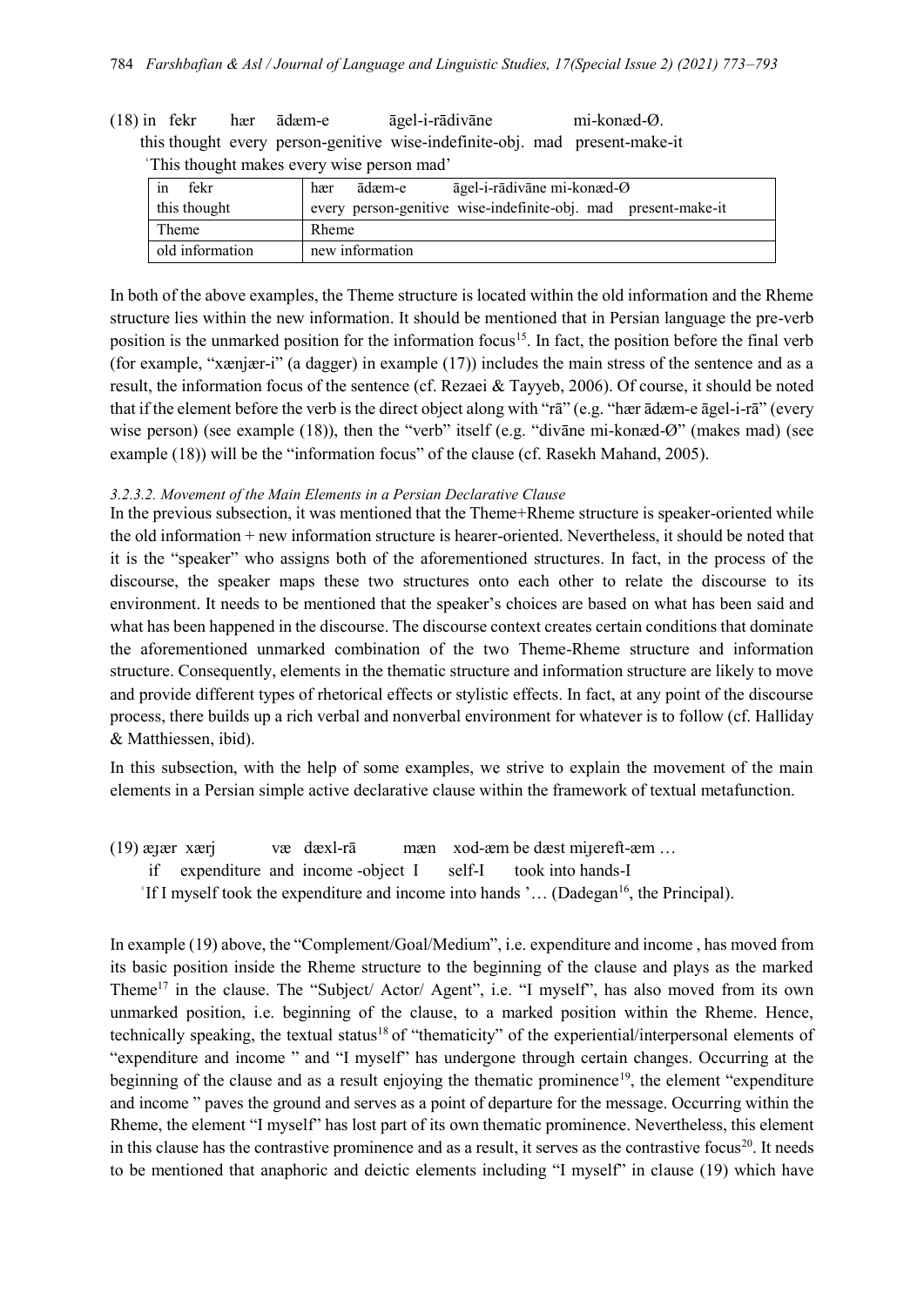completely identifiable extensions are considered to be new information through particular features including 'contrast" (cf. Steiner & Teich, 2004; Halliday & Matthiessen, ibid).

20) in bāvær-rā pæžuheš-hā-y-e Charles Darwin tægviyæt

 this belief-object research-plural-mediating morpheme- genitive Charles Darwin strengthened kærd-Ø.

-they

 ʿThis belief was strengthened by Charles Darwin's researches.' (Dadegan, A Study on Iranian Myths)

In the example (20), just like the example (19), we encounter with a change in the textual status of the thematicity. To put it more clearly, the speaker of the clause (20) has moved the complement "this belief" to the thematic position of the clause, and as a result, he has made it prominent so that he can locate the clause within its context on the one hand, and can help his addressee to process the message on the other hand (cf. Halliday & Matthiessen, ibid). It is noteworthy that in line with the claim raised by De Hoop (2003, as cited in Rasekh Mahand & Ghiyasvand, 2015) as to the intervention of anaphoricity in the movement of definite objects, the definite and anaphoric complement, i.e. "this belief", in clause (20) has moved to the thematic position of the clause and thereby, it has connected clause (20) with its preceding clause and has consistently expanded the discourse.

- 21) mæn xænjær-i be u  $[t_0]$  mi-dæh-æm.<sup>21</sup>
	- I dagger-indefinite to him [you] present-give-I
	- ʿI give him [you] a dagger' (Roberts, 2009, as cited in Dabir Moghaddam, 2011) [64].

22) mærdomšenāsi hæyāt-e jædid-i be motāle-?āt-e ædyān-e

 anthropology life-genitive new-indefinite to study-plural-genitive religions- genitive bāstān-i væ æsātir bæxšid-Ø.

ancient- possessive and myths gave-it.

 ʿAnthropology has given a new life to the studies of ancient religions and myths' (Dadegan, A Study of Myths in Iran).

In both of the examples (21) and (22), the two unspecified/indefinite/non-identifiable Mediums/Goals, i.e. "a dagger" and "a new life", have moved from their unmarked position, i.e. the position before the final verb (cf. next paragraphs), to the position before the Beneficiaries/Recipients, i.e. "him (you)" and "studies of ancient religions and myths". Following this movement, some changes have occurred in the "information status" of the two elements of "a dagger" and "a new life". These two elements were the focus of information and as a result had a tonic prominence in their own basic position, i.e. before the verb. Since these two elements were in the position of the focus of information, there was no possibility for them to move (cf. Rasekh Mahand, 2006). Nevertheless, as the clauses (21) and (22) show, the abovementioned two elements have remained outside the information focus. Following Molnar (2001) and Karimi (2001) (as cited in Rasekh Mahand, 2004) and Roberts (ibid), the movement of the two elements of "a dagger" and "a new life" in the abovementioned clauses has taken place only on the basis of the textual motive of "contrast" and getting a stronger stress. Accordingly, we can argue that in this movement, the information focus (and tonic prominence) has changed into the contrastive focus (contrastive prominence). It is noteworthy that unlike information focus, contrastive focus is the marked focus of the sentence (cf. Rasekh Mahand, 2006).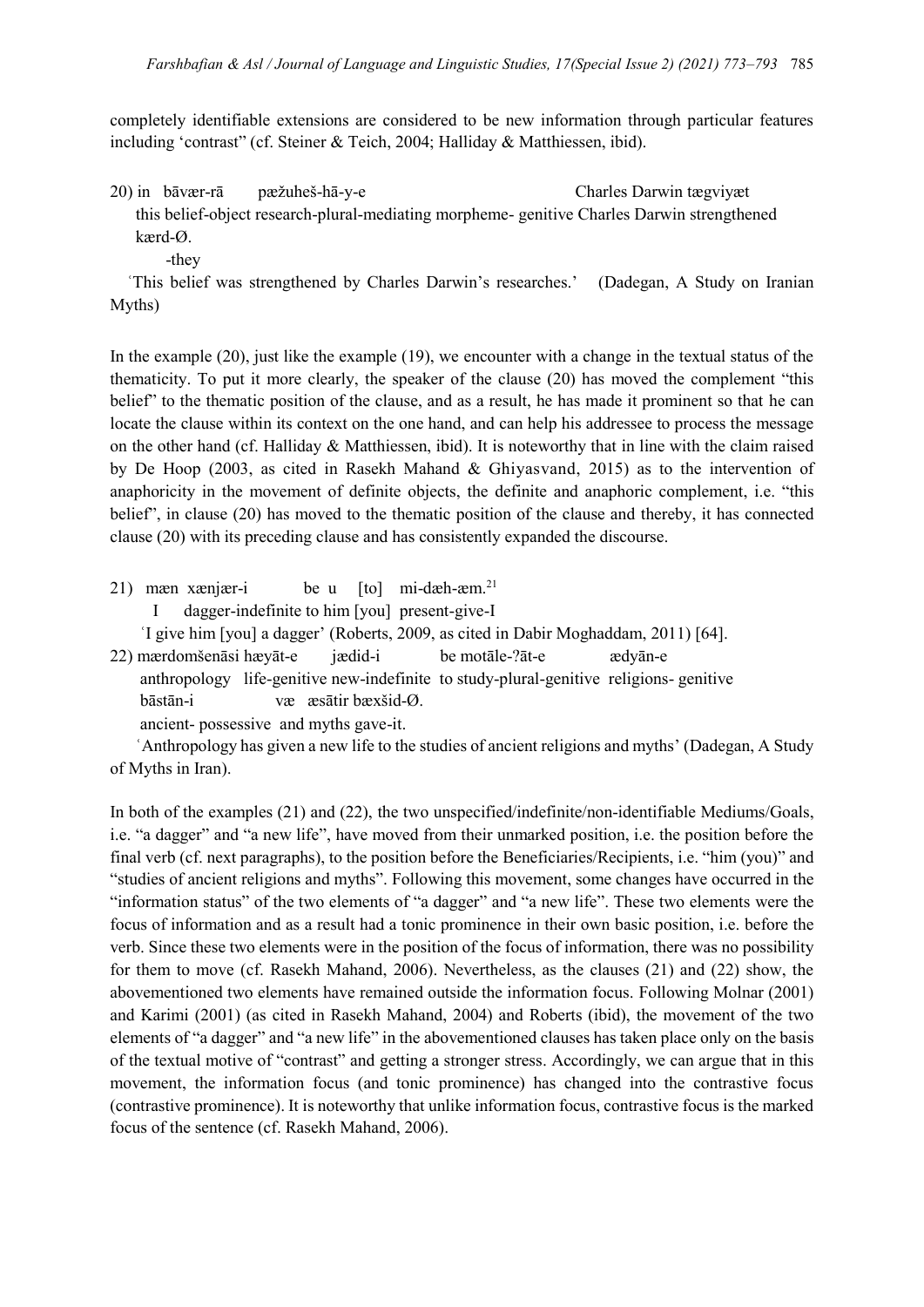Before turning to other examples of the movement of the main elements in a Persian active declarative clause, we strive to explain the basic order of the two complements "Medium" and "Beneficiary" in the material clauses having two complements like the abovementioned clauses (15) and (16).

Given the basic order (3) within the framework of six-way typology that has been repeated as number (23), one can infer the basic order (24) for material clauses having two complements within the framework of metafunctional typology of word order.

23) subject– (implicit/prepositional group object) – explicit object – verb 24) Subject/ Agent/ Actor –Complement/ Beneficiary/ Recipient/ Client – Complement/ Medium/ Goalmaterial process

As to the order (24) above, three points are worth mentioning:

**A**) As it was mentioned in subsection 2-1-2-3, within the framework of experiential metafunction, Beneficiary lies outside of the control or agency process. Thus, in experiential sequence of the main elements in a simple clause, Beneficiary has no basic position. Then, experiential metafunction ignores the position of Beneficiary in the sequence (24) and according to the principle of experiential iconicity, it only explains the basic sequence of the other three elements (cf. Subsection 2-1-2-3, table 3). However, from the perspective of interpersonal metafunction, the two participants of Medium and Beneficiary have the same function in declarative clauses with two complements. Nevertheless, interpersonal metafunction does not have access to any mechanism for determining the order of Medium and Beneficiary in declarative clauses having two complements. Accordingly, one can argue that neither of the two experiential and interpersonal metafunctions is able to shed light on the basic sequence of Beneficiary and Medium in the material clauses with two complements.

**B**) Given Karimi (2003)'s "two positions hypothesis" and the viewpoints of scholars such as Roberts (2009), Mahootian (1999) and Rasekh Mahand (2004) (cf. subsection 1-2, example 4), the basic order (24) can have another version which has appeared as (25).

25) Subject/ Agent/ Actor – Complement/ Medium/ Goal – Complement/ Beneficiary/ Recipient/ Client – material process

In fact, within the framework of Karimi's two positions hypothesis and the viewpoints of the abovementioned scholars, both orders of (24) and (25) are basic and making a choice between the two depends on the specificity/ definiteness of Complement/Medium/Goal; in other words, if the Complement/ Medium/ Goal is an unspecific/indefinite entity, it unmarkedly precedes the process (order 24). But if the Complement/Medium/Goal is a specified/definite entity, along with the postposition  $-r\bar{a}$ and unmarkedly, it follows Subject/ Agent/ Actor and precedes Beneficiary (order 25). The examples (26) and (27) respectively illustrate the two basic orders of (24) and (25).

26) pineduz hæm be hær næfær-i yek ɟerde nānvæyek kuze āb dād-Ø. shoemaker as well to any person-indefinite one loaf bread and one pitcher water gave-he ʿThe shoemaker, as well, gave anyone one loaf of bread and one pitcher of water' (Hedayat, ibid). 27) Arya ketāb-rā be Nazanin dād-Ø.

 Arya book-obj. to Nazanin gave-he. ʿArya gave the book to Nazanin'. (7 A)

**C**) Given the two points (A) and (B) above, and also within the framework of textual metafunction, one can form another analysis of the basic sequence of the two participants of Medium and Beneficiary in material clauses with two complements. The semantic parameter of specificity/ definiteness on the basis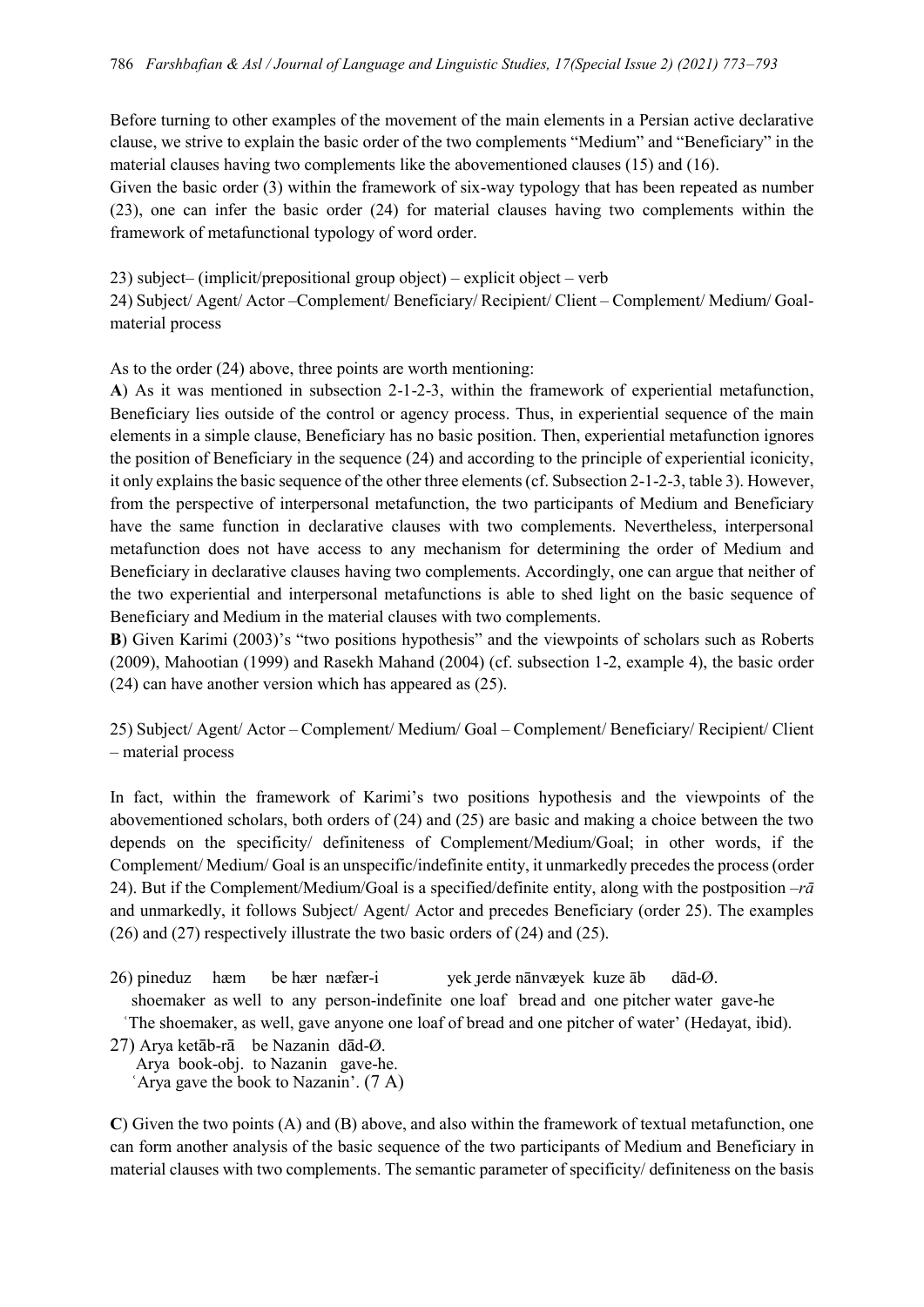of which Karimi (ibid) and the other abovementioned scholars assume both orders of (24) and (25) as basic is one of the three textual statuses discussed in textual metafunction (cf. footnote related to "textual status" in the subsection 2-3-2-3 in the explanations of the example (19) in this article). Given this point, on the one hand, and also assuming the order (24) as the basic order of the main elements in the material clauses with two complements that is endorsed by the six-way typology, on the other hand, one can argue that the order (25) is a textual version of the order (24) and not a basic order.<sup>22</sup> In explaining the textual order (25), one can argue that since the specified/definite/identifiable Medium has already been mentioned in the discourse and hence given for the hearer, the speaker moves it to a position before the Beneficiary and near the Theme and along with the Theme, makes it as an orienter to the message. It is worth noting that this explanation is in line with Dabir Moghaddam (1990; 2005)'s point of view regarding the function of  $-r\bar{a}$  as the marker of secondary topic.<sup>23</sup>

Following Dabir Moghaddam (ibid), the order (25) is analyzed as (28).

28) primary topic – secondary topic – comment (= Beneficiary + process).

Within the framework of Dabir Moghaddam (ibid)'s perspective, both primary and secondary topics provide the ground for the comment.

It is noteworthy that what went above regarding the sequence of Medium and Beneficiary in the material clauses with two complements is also true of "verbal" and "mental" declarative clauses having two Complements. Accordingly, and given the above basic order (24), we can assume the following two basic orders (29) and (30) respectively for verbal and mental clauses with two Complements in Persian.

29) Subject/ Agent/ Sayer – Complement/ Beneficiary/Receiver– Complement/ Range/ Verbiage – verbal process

30) Subject/Agent/Incentive– Complement/Medium/Senser– Complement/Range/ Phenomenon<sup>24</sup> – mental process

The following two examples (31) and (32) respectively illustrate the above two basic orders:

| 31) "mādær, mixāh-æm bā to čænd kælme-i                         |  |  | hærf bezæn-æm". |  |
|-----------------------------------------------------------------|--|--|-----------------|--|
| mother, want-I with you some words-indefinite speak-I           |  |  |                 |  |
| 'Mother, I want to speak some words with you' (Behrangi, ibid). |  |  |                 |  |
| $(32)$ <sup>44</sup> hema čiz ha vi                             |  |  | red dad i ke    |  |

32) "...be māčiz-hā-y-i yād dād-i ke ...." ...to us thing-plural- mediating morpheme-indefinite taught-you that ... ʿ… you taught us things that …' (Behrangi, ibid).

In the verbal clause (31), we see that the Verbiage, i.e. "čænd kælme-i" (some words), has occurred after the Receiver, i.e. "to" (you), and before the process. Now if the Verbiage is a specified/ definite/ identifiable entity (e.g. "problem" in the example (33)), it, accompanied by  $-r\bar{a}$ , occurs after the Sayer and before the Receiver.

33) nāzem Gæziyye-rā dær do se kælme bærāye bæčče-hāgoft-Ø. deputy head issue-obj. in two three words to child-plural told-he ʿThe deputy head told the issue to the children in two or three words' (Dadegan, Principal).

In the mental clause (32), the Phenomenon, i.e. "čiz-hā-y-i" (things), appears after the Senser, i.e. "mā" (we), and before the process. But if the Phenomenon is a specified/ definite/ identifiable entity (e.g. "in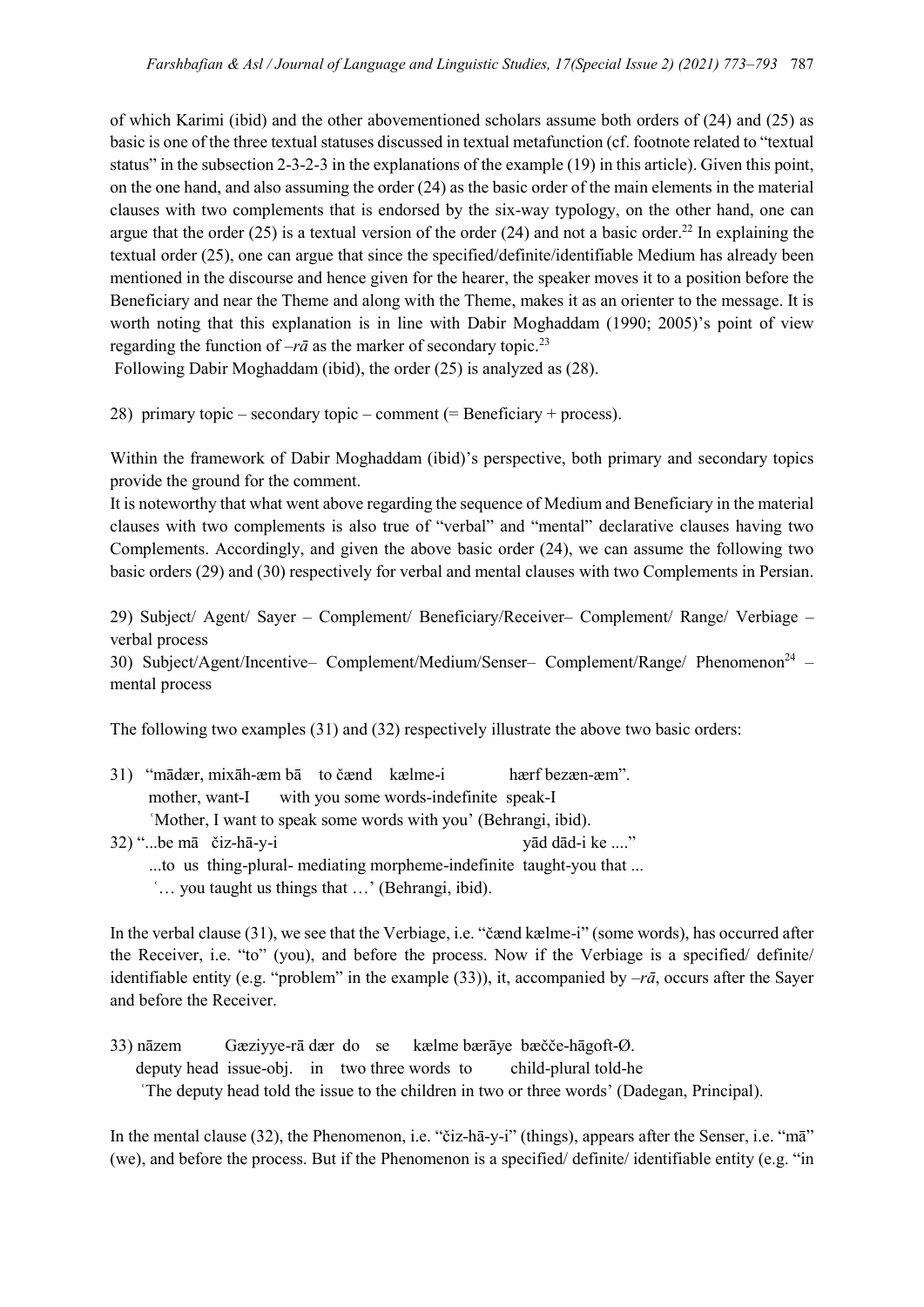hærf-hā-rā" (these words) in the example (34)), it follows Incentive and precedes Senser. The following example (34) illustrates this claim:

- 34) momken æst-Ø fekr kon-i ke yek kes-i in hærf-hā-rā be māhi possible is-it think-you that one person-indefinite this word-plural-obj. to fish kučuluyād dād-e-Ø, æmmā ...
	- little taught-perfective aspect-he, but ...
	- ʿYou may think that someone has taught these words to the little fish, but … '(Behrangi, ibid).

It is noteworthy that both "Verbiage/Range" and "Receiver/Beneficiary" in verbal clauses and "Phenomenon/Range" in mental clauses are located outside the process of control or agency (cf. Halliday & Matthiessen, ibid). Thus, experiential metafunction cannot explain the basic sequence of Verbiage and Receiver in verbal clauses and that of Phenomenon and Senser in mental clauses. The interpersonal metafunction does not have any mechanism to explain the abovementioned sequences, as well.

At the end of this subsection, two other examples of the movement of the main elements in a Persian active declarative clause are mentioned.

35) væli ye irād-i dāšt-Ø kār-e dærvāzebān. but one flaw-indefinite had-it action-genitive goalkeeper ʿBut the goalkeeper's actionhad a flaw' (Rasekh Mahand & Ghiyasvand, 2013) [4A]. 36) xeyli æz resāne-hā-y-e ghærb-i dār-ænd in many of medium-plural-mediating morpheme-genitive west-possessive have-they this no? negāh-ro type look-obj.

ʿ Many western media have this type of look'(Rasekh Mahand & Ghiyasvand, ibid) [5 C]

In both clauses (35) and (36), we see the application of post-posing process. Strictly speaking, in both examples, an element has moved from its own basic position to the position after the verb. It is noteworthy that both post-posed elements, i.e. "kār-e dærvāzebān" (the goalkeeper's action) in clause (35) and "in no? negāh-ro" (this type of look) in clause (36), are specified/definite/identifiable entities in their contexts<sup>25</sup> and also have given (old) information.<sup>26</sup> In fact, in clause (35) through the movement of "kār-e dærvāzebān" (the goalkeeper's action) to the post-posed position, i.e. the position of given information and of the lowest degree of thematicity prominence, the element "ye irād-i" (a flaw) that is the focus of new information has enjoyed further thematicity prominence, because it is located in the Theme position. Accordingly, one can argue that following the application of the post-posing process in clause (35), the "thematicity status of both "kār-e dærvāzebān" (the goalkeeper's action) and "ye irādi" (a flaw) has completely changed. Also, in clause (36), through moving from the position preceding the focus of new information, i.e. the final verb (cf. explanations of the two clauses (17) and (18) in this essay), to the position after the focus of new information, the element "in no? negāh-ro" (this type of look) has got the lowest degree of thematicity prominence; however, the new information focus, i.e. the process "dār-ænd" (have), has enjoyed further thematicity prominence.

### **4. Conclusion**

In the present study, we have first introduced three models of word order typology, i.e. six-way typology, four-way typology and two-way typology. Then the studies conducted in terms of the "word order" in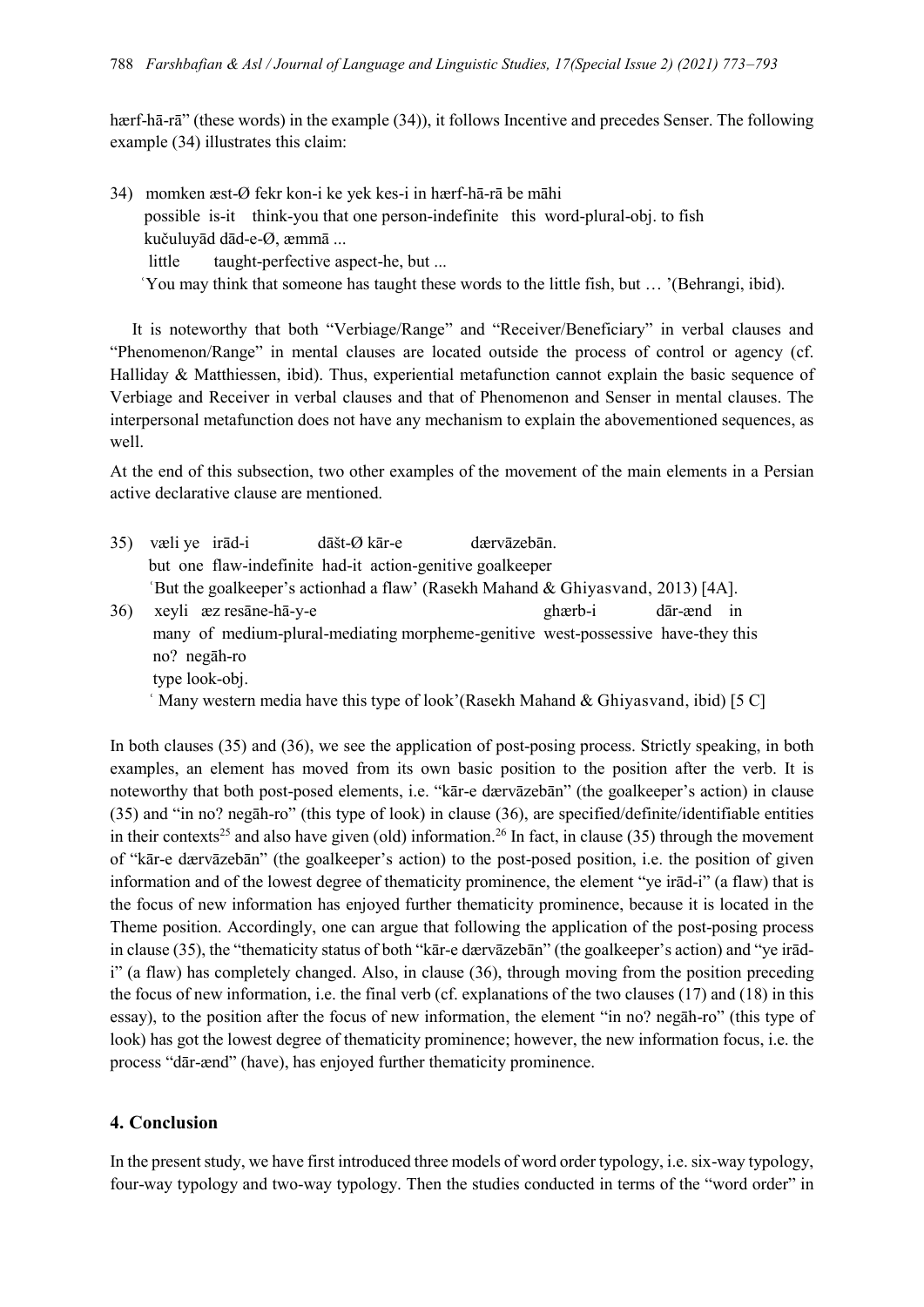Persian have been introduced within the framework of the abovementioned three models. In the next section, after the introduction of Matthiessen (2004)'s metafuncational perspective concerning the word/constituent order, the order of the main elements in a Persian active simple declarative clause has been analyzed from the perspective of Matthiessen's metafunctional approach. Here in the following, we briefly review the results of this analysis.

The basic order of the main elements in a Persian simple active declarative clause is compatible with the principle of "experiential iconicity" and as a result, it is in line with the experiential order of those elements. Interpersonal order of the main elements in a simple active declarative clause in Persian language is also compatible with the experiential order of the elements. Accordingly, and in line with Matthiessen (ibid)'s perspective, both experiential and interpersonal metafunctions are involved in determining the basic order of the main elements in a Persian simple active declarative clause. However, we need to take it into account that neither of the two experiential and interpersonal metafunctions has access to a mechanism to explain the basic sequence of the complements in simple declarative clauses having two Complements. Textual metafunction is also concerned with the movement of the experiential or interpersonal elements in an active declarative simple clause. In other words, every type of movement of the main elements in the basic order in a Persian simple active declarative clause can be explained by the help of the mechanisms of the textual metafunction. Technically speaking, when the experiential or interpersonal elements move in a simple active declarative clause, a change occurs in their "Textual Status" and specifically in their degree of prominence. It is noteworthy that the explanation of the basic sequence of the Complements in a simple declarative clause having two Complements is also undertaken by the textual metafunction.

#### **5. Ethics Committee Approval**

The author(s) confirm(s) that the study does not need ethics committee approval according to the research integrity rules in their country (Date of Confirmation: January 17, 2021).

#### **References**

- Ahmadipour, T. (2012). A typological study of constituents in Persian. *Journal of Roshd in Persian Language Teaching*, 103, 61-63.
- Bateni, M.R. (2001). *A description of Persian language structure*. Tehran, Iran: Amir Kabir Publication.
- Behrangi, S. (1968). *The little black fish*. Tehran, Iran: Institute for the Intellectual Development of Children and Young Adults.
- Comrie, B. (1989). *Language universals and linguistic typology*: *syntax and morphology* (2nd ed). Chicago, America: Chicago University Press.
- Dabir-Moghaddam, M. (2005). *Studies in Persian linguistics (selected articles)*. Tehran, Iran: Iran University Press.
- Dabir-Moghaddam, M. (2012). Introducing and criticizing the book "a study of Persian discourse structure". *Dastur* (*Grammar*), 7, 223-293.
- Dabir-Moghaddam, M. (2013). *Typology of Iranian languages* (Vol. I). Tehran, Iran: SAMT.
- Davari, S. & Giunashvili, H. (2013). Fixation of word order in Persian: A parameter of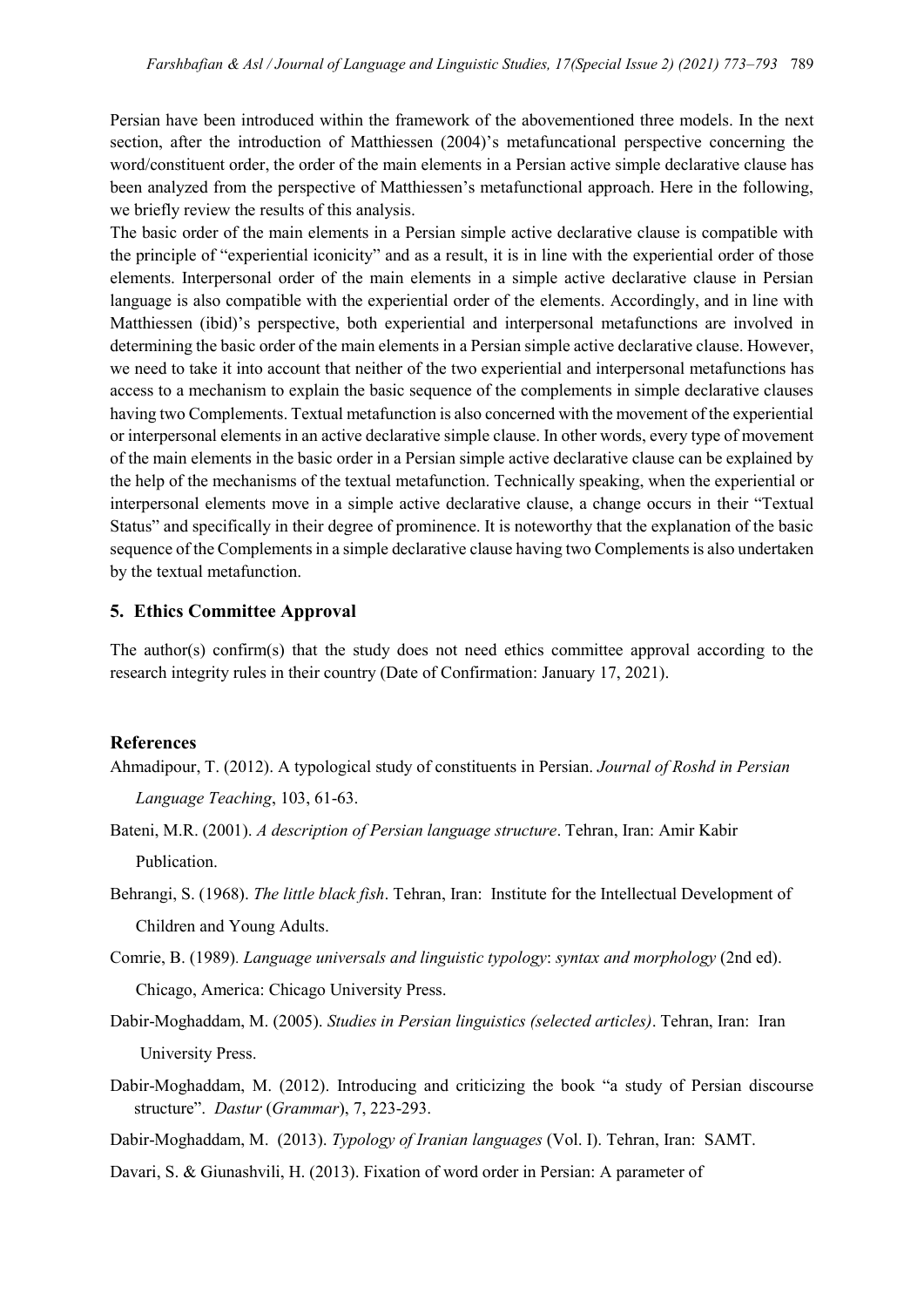grammaticalization. In M. Naghzguy Kohan (Ed.), Proceedings of the 1st conference on Iranian languages and dialects. Tehran, Iran: Nevise-y-e Parsi Publication.

- Dryer, M. S. (1989). Discourse-governed word order and word order typology. *Belgian Journal of Linguistics*, 4, 69-90.
- Dryer, M. S. (1992). The Greenbergian word order correlations. *Language*, 68, 81- 138.
- Dryer, M. S. (1996). Word order typology. In J. Jacobs (ed.), *Handbook on syntax* (Vol. 2, pp. 1050 1065)*.*Walter de Gruyter Publishing.
- Dryer, M. S. (1997). On the six-way word order typology.*Studies in Language*, 21 (1), 69-103.
- Dryer, M. S. (2007). Word order. In T. Shopen (ed.), *Language typology and syntactic description* (Vol. I): *Clause Structure* (2nd ed., pp. 61-131).Cambridge: Cambridge University Press.
- Dryer, M. S. (2013). On the six-way word order typology, again. *Studies in Language*, 37 (2), 267-301.
- Givón, T. (2001). *Syntax: An introduction* (Vol. I). Amsterdam, Netherlands: John Benjamins.
- Golfam, A. (2006). *Principles of grammar*. Tehran, Iran: SAMT.
- Halliday, M.A.K. & Matthiessen. C.M.I.M. (2014). *Halliday's introduction to functional grammar* (fourth edition). London and New York: *Routledge*.
- Hedayat, S. (2004). *Bufe Kur*. Esfahan, Iran: Sadegh Hedayat.
- Kazemi, F. & Afrashi, A. (2013). The comparative study of markedness in Persian and English based on SFG. *Language Related Research*, 4 (1), 125-149.
- Mahutian, S. (1999). *Persian language grammar from a typological perspective* (M. Samai, Trans.). Tehran, Iran: Markaz.
- Majidi, S. (2011). Information structure in Persian language in the framework of systemic functional grammar and role and reference grammar. *Dastur* (*Grammar*), 7 (7), 183-208.
- Matthiessen, C.M.I.M. (2004). Descriptive motifs and generalizations. In A. Caffarel, J.R Martin, & C.M.I.M. Matthiessen, (Eds.), *Language typology: A functional perspective* (pp. 537- 673). Amsterdam, Netherlands: Benjamins.
- Rasekh Mahand, M. (2004). Direct object position in Persian. *Journal of Name-y-e Farhangestan*, 24, 56-66.
- Rasekh Mahand, M. (2005). Different kinds of focus in Persian. *Language and linguistics*, 1 (1), 5-19.
- Rasekh Mahand, M. (2006). The relationship between scrambling and focus in Persian. *Dastur* (*Grammar)*, *2*(2), 20-33.
- Rasekh Mahand, M. & Ghiyasvand, M. (2013). Motivating factors of post-posing in Persian.  *Journal of linguistics and Khorasan dialects*, 5 (9), 27-47.
- Rasekh-Mahand, M., & Ghiasvand, M. (2015). A corpus-based study of functional motivations effects on Persian scrambling. *Dastur* (*Grammar)*,10, 163-198.
- Rezai, V. & Tayyeb, S.M.T. (2005). Information structure and word order in Persian. *Dastur*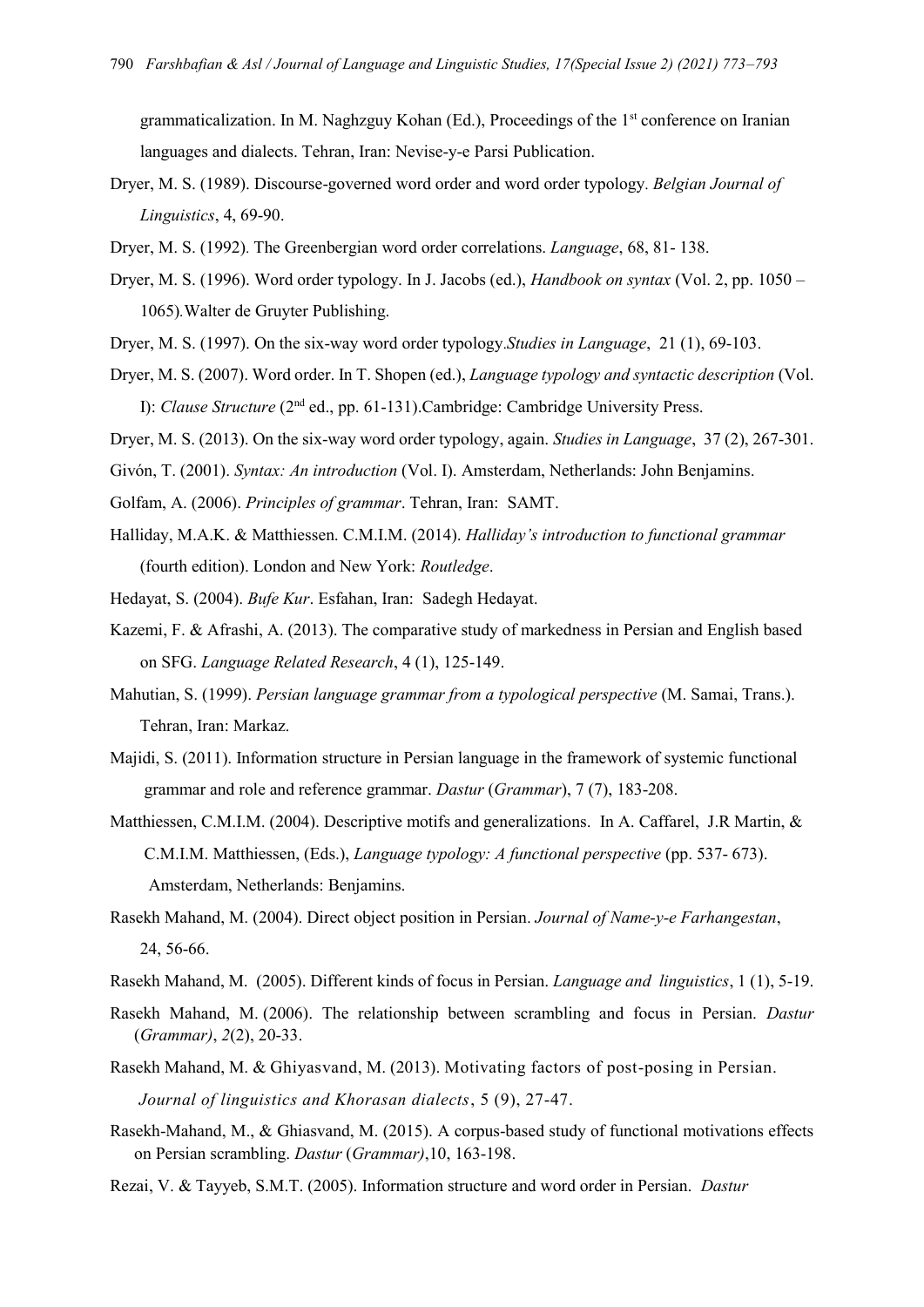(*Grammar)*,2, 3-19.

Steiner, E. & Teich, E. (2004). Metafunctional profile of the grammar of German. In A. Caffarel, J.R Martin, & C.M.I.M. Matthiessen (Eds.), *Language typology: A functional perspective* (pp. 139- 184). Amsterdam, Netherlands: Benjamins.

#### **Appendix A.**

#### **Notes**

1. According to Comrie (1989), "constituent order typology" is more precise than the established term "word order typology", because on the one hand, when one speaks of the basic order of subject-verb-object, for example, in one language, it does not make any sense to ask whether the constituents at issue are composed of one word or more words. On the other hand, in addition to the sequence of constituents composed of one or more words, sequence of smaller single words like "affix" and "stem" are discussed. It is noteworthy that Dryer (2007)'s definition of "word order" is in line with the perspective offered by Comrie. Dryer (2007, p. 61) defines the word order as follows: "word order generally refers to the order of every series of elements, whether in clause level or within the phrases, e.g. the order of elements inside a noun phrase".

2. "Language Typology" consists of the systematic study of the diversity among languages (cf. Comrie, 2001, as cited in Dabir Moghaddam, 2013, p. 2).

3. This essay entitled "Some Universals of Grammar with Particular Reference to the Order of Meaningful Elements" was published in 1963 in a book under the title of "Universals of Language" edited by Greenberg. The second edition of this book was published in 1966. This book with the same title and with an introduction written by Bernard Comrie was published in 2002 (Dabir Moghaddam, 2013). According to Comrie (1989), this seminal article by Greenberg has played a major role in the recent development of language typology.

4. As to the importance of the fundamental parameter of "main constituents order", it is worth mentioning that most of the Greenberg's universals are concerned with the fundamental order of subject, object and verb (cf. Dryer, 1996).

5. For more information about the distribution of six aforementioned types cf. Dryer.

6.The numbers within the brackets in all examples and also in the hypothesis (8) in this article refer to the number of the examples and hypothesis in the original source. It should be noted that in a number of examples of the present article, no number is seen inside the brackets. This is because the aforementioned examples have not been numbered in the main source.

7.In the introduction of her book, Mahootian (1999) notes that the language studied in that book is of a colloquial style which is used by the educated people in Tehran.

8.According to Rasekh Mahand (2006), this term was first used by Ross (1967) to refer to the feature of languages that have free word order.

9. Rasekh Mahand (2006) has considered the clause (7. A) to be the unmarked structure in Persian.

10. It needs to be reminded that within the framework of the metafunctional typology of word order, "word order" in this context refers to the "constituent order". Thus, we will use the term "constituent order/sequence" instead of "word order".

11.It is noteworthy that in the present essay, following Halliday and Matthiessen (ibid), the name of systems has been written with the full capital letters and the name of the functions with the first capital letter.

12. As previously mentioned, in this essay the names of systems (for example, MOOD system) is written in full Capital letters while the name of functions (for example, Mood) has been written with the first capital letters.

13.It is noteworthy that in this example, the Complement "you" has appeared in the form of a prepositional phrase. It should be noted that the experiential participant of Recipient/Beneficiary in Persian language appears with the interpersonal function of a Complement along with the preposition "to".

14.For further information about the order of the Complements in di-transitive clauses like the examples (14) and (15), cf. final paragraph of the subsection 2-3-2-3.

15.It should be noted that the information focus is the unmarked focus of the clause (cf. Rasekh Mahand, 2006). 16. DADEGAN refers to the Persian language database. To take advantage of this database cf.

[http://pldb.ihcs.ac.ir.](http://pldb.ihcs.ac.ir/)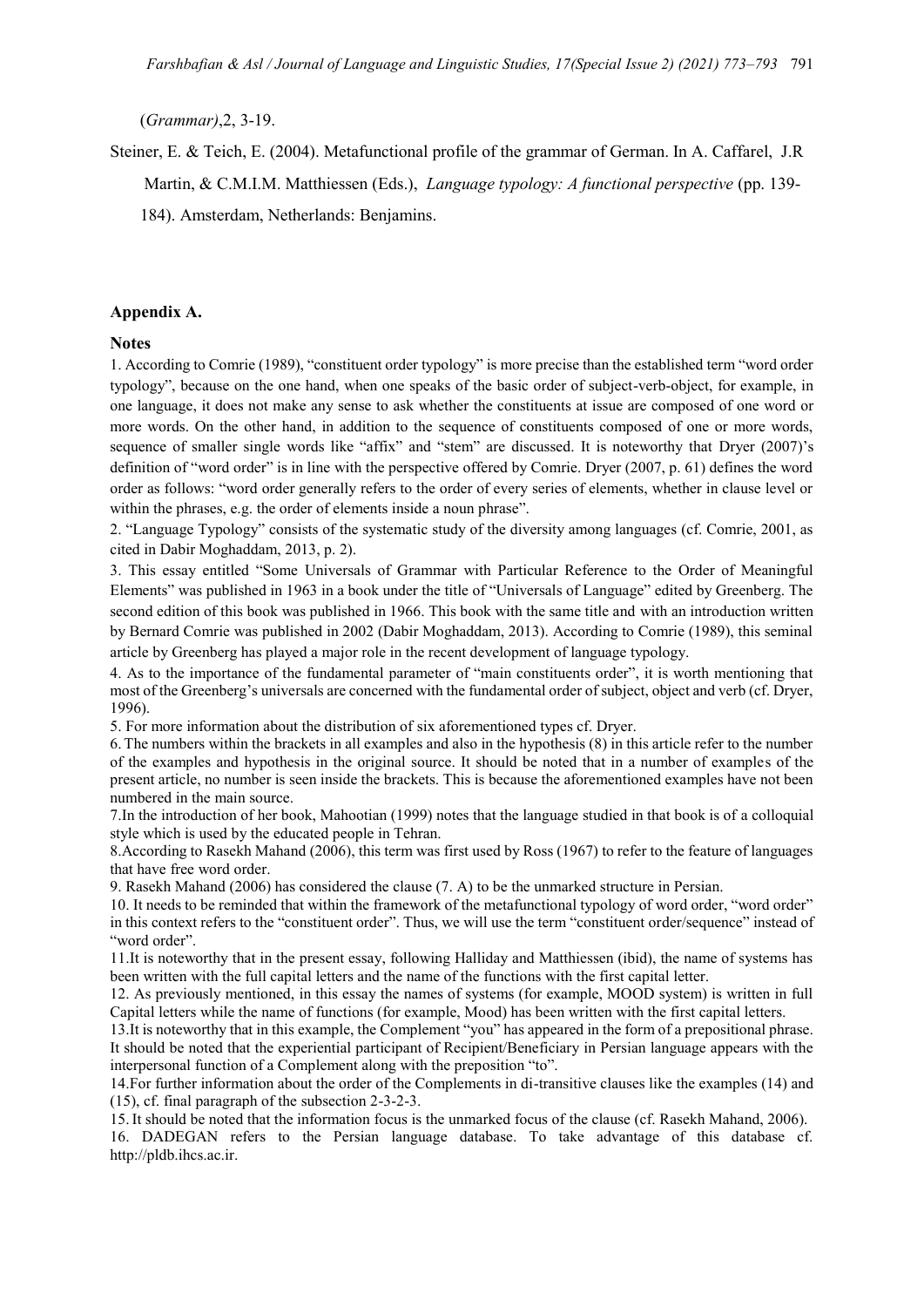17. It needs to be mentioned that in Persian declarative clauses, the Theme Subject is unmarked and every experiential element other than the Subject in the beginning of the clause is a marked Theme.

18. Textual status of the experiential or interpersonal elements refer to the value of thematicity, newsworthiness and specificity. These triple values respectively refer to the occurrence of the elements in the Theme/ Rheme position in the clause, old information or new information state of the elements for the hearer and their specificity or unspecificity for the hearer (cf. Matthiessen, ibid). As to the textual status of the specificity, it needs to be mentioned that Matthiessen has considered the three concepts of specificity, definiteness and identifiability to be equivalent (cf. Matthiessen, ibid).

19.It is noteworthy that the triple textual statuses of the elements which were mentioned above have their specific mode of expression and each one of them is ranging on a cline from the peak to the trough (cf. Matthiessen, ibid). For further information of the degrees of prominence of the textual statuses, cf. table 10-19 in Matthiessen, ibid.

20. Contrastive focus is the focus which is somehow in contrast with the hearer's old information and corrects his/her old presupposition (cf. Rasekh Mahand, 2006).

21. It should be noted that clause (21) appears as "mæn xænjær-i be to mi-dæh-æm" (I give you a dagger) in the original text, i.e. The little black fish.

22. If we consider the movement of the specified/definite/identifiable Medium to the position before the Beneficiary textual, then we have to conceive a degree of markedness for that movement. It should be reminded that in examples (19) and (20), we also see the movement of the specified/definite/identifiable Medium to the Theme position of the clause. It is noteworthy that the movement of the specified/definite/identifiable Medium to the Theme position of the clause is more marked than its movement to the position before the Beneficiary, because, contrary to the first movement, the latter movement takes place within the Rheme.

23. It needs to be mentioned that according to Dabir Moghaddam (ibid), secondary topic accompanied by *–rā*  would be an unspecified/ indefinite/unidentifiable Medium.

The following example taken from Dabir Moghaddam (ibid), illustrates this claim.

- A) mæn ketāb-i xærid-æm.
	- I book-indefinite bought-I
	- ʿI bought a book'. [72]

However, it should be noted that in Dabir Moghaddam (ibid)'s opinion, the above example is acceptable for the hearer provided that its speaker adds some explanations about the "book". As an example, Dabir Moghaddam (ibid) has added the following clause  $(B)$  to clause  $(A)$ .

- B) væ ān-rābe bærādær-æm ferestād-æm.
	- and it-obj. to brother-I
	- ʿAnd I sent it to my brother.'

In such conditions, we can argue that, contrary to identifiable Complements in the examples (19), (20) and (27) which are anaphoric, the Complement "a book" in clause (A) above is a cataphoric element and since it has not already been mentioned in the discourse, it is unidentifiable for the hearer. It should be reminded that the movement of an unidentifiable Complement without *-rā* to the position before the Beneficiary in examples such as (21) and (22) has been for other textual motivations.

24. This participant is an element that is sensed, thought, desired and perceived. It is noteworthy that the participant of Phenomenon in Persian can appear both in the form of a nominal group (e.g. "čizhā-y-i" (things) in clause (32) and "in kælemāt" (these words) in clause (34)) and in the form of a finite clause after the process (e.g. "bæčče-hā birun bāzi mi-kærd-ænd" (the children were playing in the outside) in the following clause (A)). It needs to be mentioned that the occurrence of a Phenomenon in the form of a finite clause after the process brings about a complex mental clause. Since this paper concentrates on simple clauses, we avoid dealing with the details of complex mental clauses.

A) mæn did-æm ke bæčče-hā birun bāzi mi-kærd-ænd.

saw-I that child-plural out play continuous asp.-did-they

ʿI saw that the children were playing in the outside' (Dabir Moghaddam, 2005) [(126A)].

25. Rasekh Mahand and Ghiyasvand (2013) have extracted the two clauses (35) and (36) along with other examples from a corpus of interviews and live round tables on TV and sport reports.

26. It should be mentioned that according to Frommer (1981, as cited in Rasekh Mahand & Ghiyasvand, 2013), a post-posed element [in Persian] has given information. According to Rasekh Mahand (2009, as cited in Rasekh Mahand & Ghiyasvand, ibid), the significant condition in the post-posing process in Persian is for the post-posed element to be hearer-given.